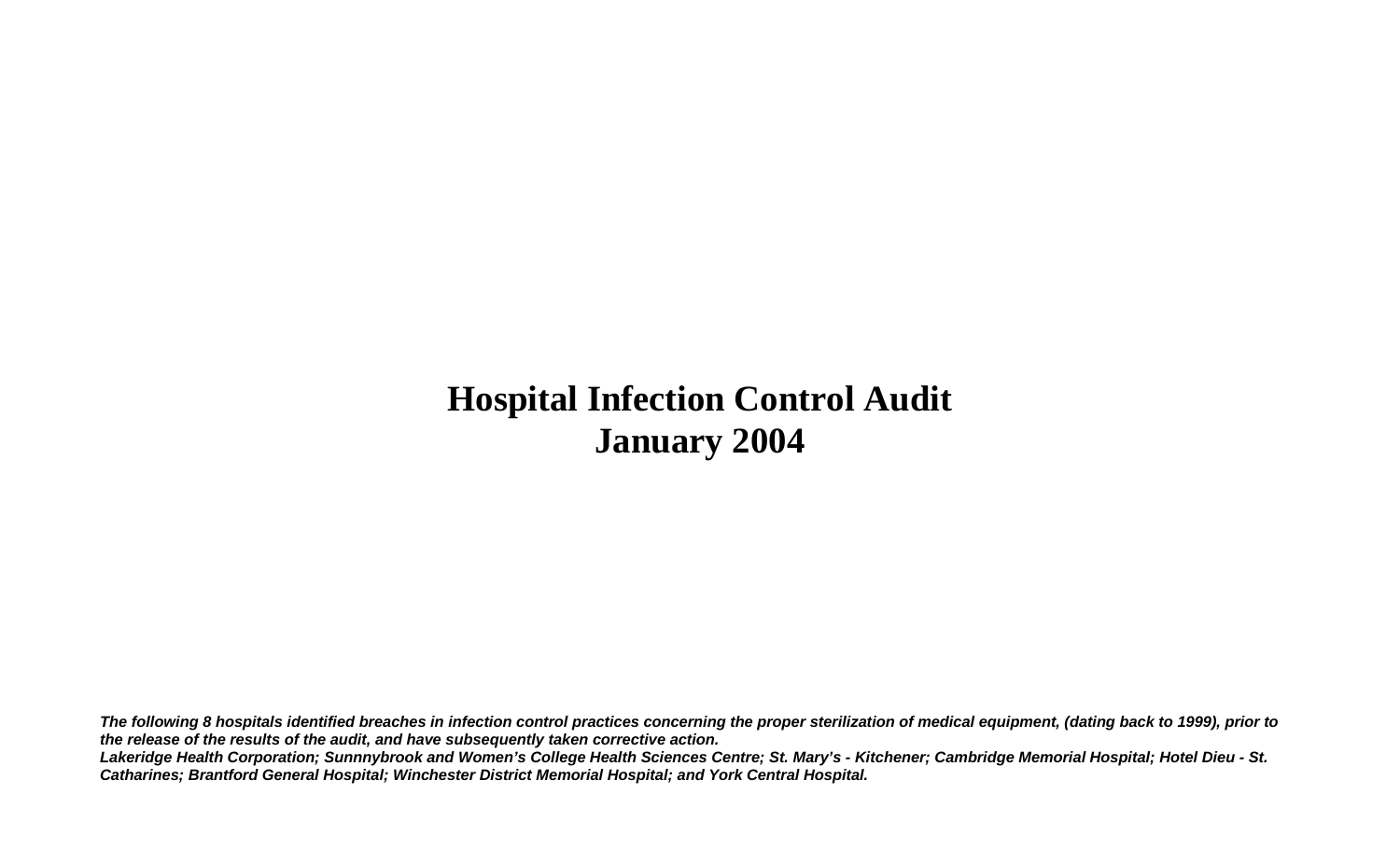**Page 2**

### **CENTRAL EAST REGION**

| Hospital                                                                                                                                 | <b>Received</b><br>(yes/no) | Chair, CEO &<br>Chief of Med.<br><b>Advisory Cttee.</b><br>sign-off (yes/no) | <b>Infection Control</b><br><b>Committee in place</b><br>(yes/no) | <b>Evidence of Linkage with</b><br><b>Public Health (yes/no)</b> | <b>Evidence of staff</b><br>education (yes/no) | <b>Irregularities/Deficiencies/Issues Identified</b><br><b>Comments</b>                                                                                                                                                                                                                                                                                                                                                                                                                                                                                        |
|------------------------------------------------------------------------------------------------------------------------------------------|-----------------------------|------------------------------------------------------------------------------|-------------------------------------------------------------------|------------------------------------------------------------------|------------------------------------------------|----------------------------------------------------------------------------------------------------------------------------------------------------------------------------------------------------------------------------------------------------------------------------------------------------------------------------------------------------------------------------------------------------------------------------------------------------------------------------------------------------------------------------------------------------------------|
| <b>Royal Victoria</b>                                                                                                                    | Yes                         | Yes                                                                          | Yes                                                               | Yes                                                              | Yes                                            | None Identified                                                                                                                                                                                                                                                                                                                                                                                                                                                                                                                                                |
| Hospital                                                                                                                                 |                             |                                                                              |                                                                   |                                                                  |                                                |                                                                                                                                                                                                                                                                                                                                                                                                                                                                                                                                                                |
| <b>North Simcoe Hospital</b><br><b>Alliance (Huronia</b><br><b>District Hospital and</b><br>Penetanguishene<br><b>General Hospital</b> ) | Yes                         | Yes                                                                          | Yes                                                               | Yes                                                              | Yes                                            | No issues with patient implications were identified.<br>Some improvements in procedures based on standards were identified such as:<br>surgical scopes and cystoscopes – Upgrading from high level disinfection to<br>sterilization.<br>Foot care - Upgrading from high level disinfection to sterilization on each use.<br>Hysterosalpingograms - Moving to single use from high level disinfection.<br>Oxygen masks – Moving to single use from high level disinfection.<br>Quality assurance monitoring of sterilizers - Minimal cost to upgrade processes. |
| <b>Northumberland Hills</b><br>Hospital                                                                                                  | Yes                         | Yes                                                                          | Yes                                                               | Yes                                                              | Yes                                            | Minor deficiencies corrected immediately and new policies implemented where<br>required.                                                                                                                                                                                                                                                                                                                                                                                                                                                                       |
| <b>Ross Memorial</b><br>Hospital                                                                                                         | Yes                         | Yes                                                                          | Yes                                                               | Yes                                                              | Yes                                            | No major deficiencies that represent a risk to patients. Minor opportunities for<br>improvement with cost implications are being acted on. No details re costs<br>provided.                                                                                                                                                                                                                                                                                                                                                                                    |
| Peterborough<br><b>Regional Health</b><br><b>Centre</b>                                                                                  | Yes                         | Yes                                                                          | Yes                                                               | Yes                                                              | Yes                                            | None identified requiring notification of patients.                                                                                                                                                                                                                                                                                                                                                                                                                                                                                                            |
| <b>Stevenson Memorial</b><br>Hospital                                                                                                    | Yes                         | Yes                                                                          | Yes                                                               | Yes                                                              | Yes                                            | None identified.                                                                                                                                                                                                                                                                                                                                                                                                                                                                                                                                               |
| <b>York Central Hospital</b>                                                                                                             | Yes                         | No, Chief of<br>MAC signature<br>to follow                                   | Yes                                                               | Yes                                                              | Yes                                            | York Central began an internal audit on Nov 10, 2003 an on Nov 19, 2003<br>determined that it was not meeting recommended practice in the disinfection of<br>naso-pharyngo-laryngoscopes used in ENT clinic. All steps taken to rectify this<br>matter and notify patients have been previously communicated to the ministry as<br>this event unfolded.<br>The audit indicates 2 other exceptions to meeting recommended guidelines for                                                                                                                        |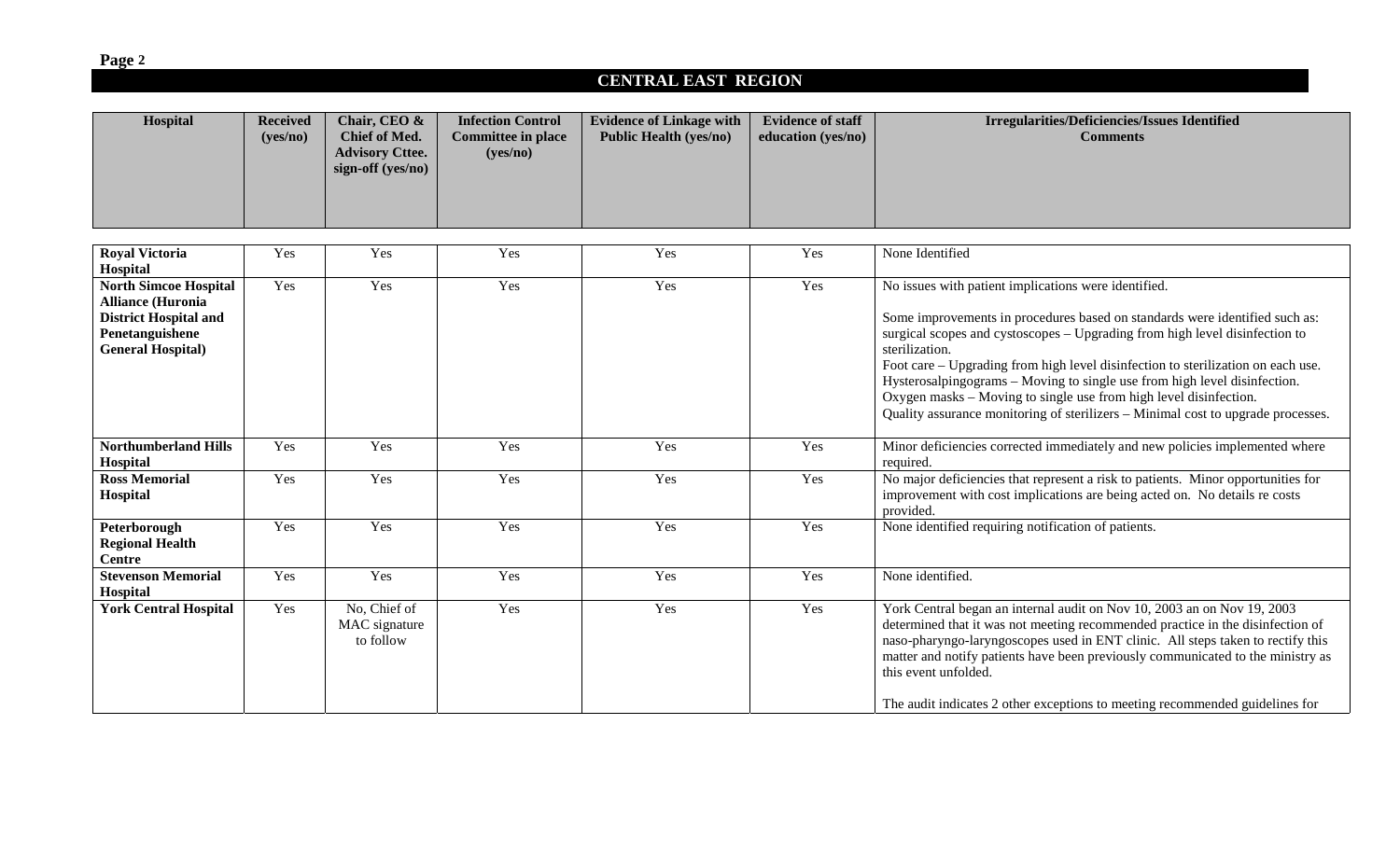**Page 3**

#### **CENTRAL EAST REGION**

| Hospital                                              | <b>Received</b><br>(yes/no) | Chair, CEO &<br><b>Chief of Med.</b><br><b>Advisory Cttee.</b><br>sign-off (yes/no) | <b>Infection Control</b><br><b>Committee in place</b><br>(yes/no) | <b>Evidence of Linkage with</b><br><b>Public Health (yes/no)</b> | <b>Evidence of staff</b><br>education (yes/no) | Irregularities/Deficiencies/Issues Identified<br><b>Comments</b>                                                                                                                                                                                                                             |
|-------------------------------------------------------|-----------------------------|-------------------------------------------------------------------------------------|-------------------------------------------------------------------|------------------------------------------------------------------|------------------------------------------------|----------------------------------------------------------------------------------------------------------------------------------------------------------------------------------------------------------------------------------------------------------------------------------------------|
|                                                       |                             |                                                                                     |                                                                   |                                                                  |                                                | sterilization and disinfection of equipment. These were corrected and did not<br>involve further investigation by the hospital.                                                                                                                                                              |
| <b>Markham Stouffville</b><br>Hospital                | Yes                         | Yes                                                                                 | Yes                                                               | Yes                                                              | Yes                                            | Hospital notes its commitment to patient safety and infection control and<br>prevention. The audit identified that no corrective actions were needed.                                                                                                                                        |
| <b>Southlake Regional</b><br><b>Health Centre</b>     | Yes                         | Yes                                                                                 | Yes                                                               | Yes                                                              | Yes                                            | The memo indicates that as per their review, they meet or exceed current<br>standards for infection prevention and control and will continue to enhance these<br>services.                                                                                                                   |
| <b>Haliburton Highlands</b><br><b>Health Services</b> | Yes                         | Yes                                                                                 | Yes                                                               | Yes                                                              | Yes                                            | Hospital noted compliance with standards but that one finding of the audit<br>identified an older model washer-disinfector which will subsequently be replaced<br>- temporary measures have been put in place until delivery of the unit.                                                    |
| Lakeridge Health<br>Corporation                       | Yes                         | Yes                                                                                 | Yes                                                               | Yes                                                              | Yes                                            | No issues with patient implications identified but a number of issues identified<br>through audit, with recommendations currently being implemented, noted.                                                                                                                                  |
| Campbellford<br><b>Memorial Hospital</b>              | Yes                         | Yes                                                                                 | Yes                                                               | Yes                                                              | Yes                                            | No issues with patient implications identified. Hospital has purchased additional<br>reusable and disposable medical devices, all reprocessing of reusable medical<br>equipment is now done through CSR, and some practices now formalized with<br>improved accompanying written procedures. |
| <b>Orillia Soldiers'</b><br><b>Memorial Hospital</b>  | Yes                         | No, signatures to<br>follow Jan 12,<br>2003                                         | Yes                                                               | Yes                                                              | Yes                                            | None identified                                                                                                                                                                                                                                                                              |
| <b>Collingwood General</b><br>and Marine Hospital     | Yes                         | No, Chief of<br>MAC signature<br>to follow                                          | Yes                                                               | Yes                                                              | Yes                                            | None identified                                                                                                                                                                                                                                                                              |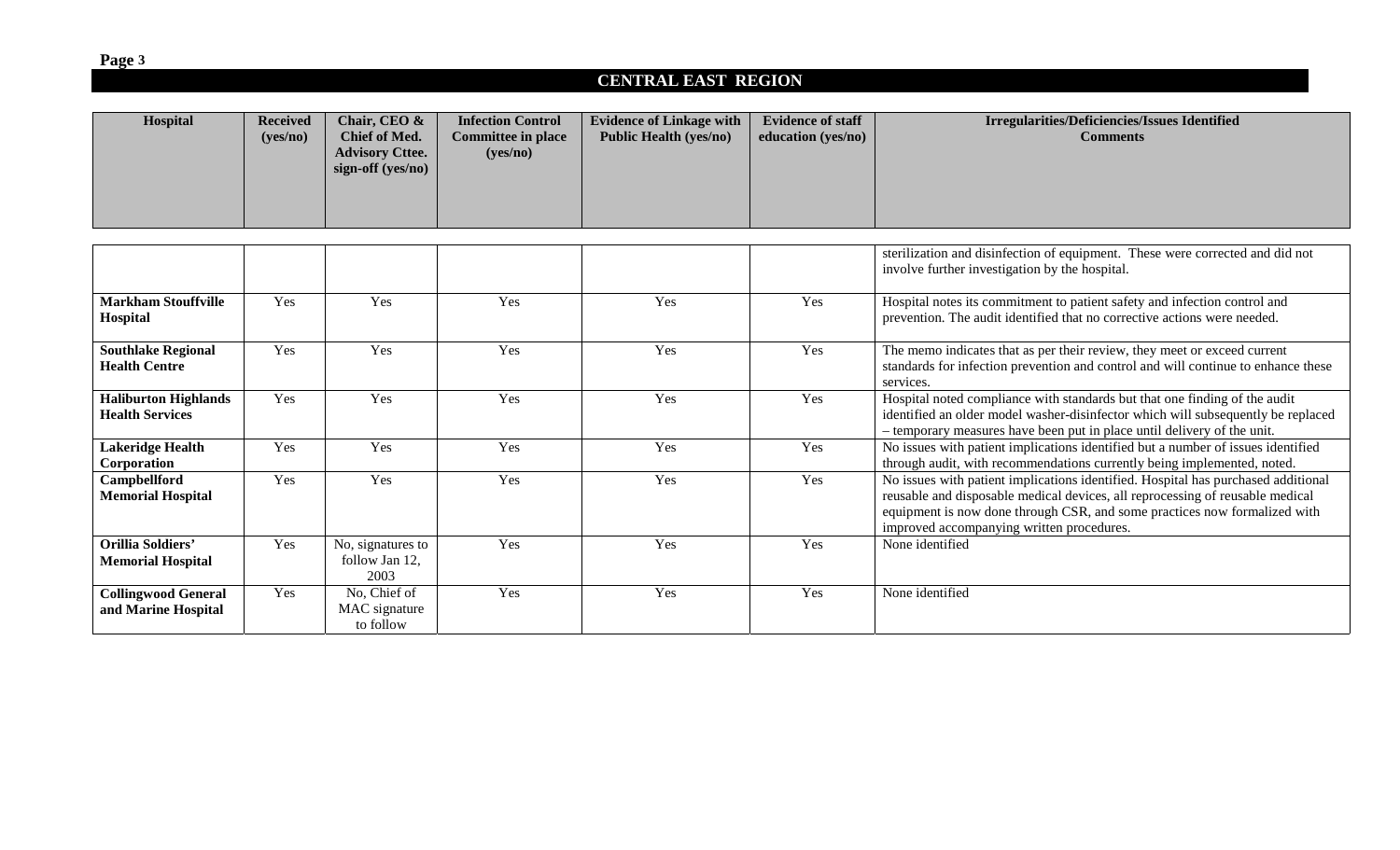| <b>Hospital</b> | <b>Received</b><br>(yes/no) | Chair, CEO &<br>Chief of Med.<br><b>Advisory Cttee.</b><br>sign-off (yes/no) | <b>Infection Control</b><br><b>Committee in place</b><br>(yes/no) | <b>Evidence of Linkage with</b><br><b>Public Health (yes/no)</b> | <b>Evidence of staff</b><br>education (yes/no) | <b>Irregularities/Deficiencies/Issues Identified</b><br><b>Comments</b> |
|-----------------|-----------------------------|------------------------------------------------------------------------------|-------------------------------------------------------------------|------------------------------------------------------------------|------------------------------------------------|-------------------------------------------------------------------------|
|                 |                             |                                                                              |                                                                   |                                                                  |                                                |                                                                         |

| <b>Brant Community</b><br><b>Healthcare System</b><br><b>Brantford General</b> | Yes | Yes | Yes | Yes          | Yes                 | Opportunities for minor improvements identified and are being implemented.                                                           |
|--------------------------------------------------------------------------------|-----|-----|-----|--------------|---------------------|--------------------------------------------------------------------------------------------------------------------------------------|
| Hospital                                                                       |     |     |     |              |                     |                                                                                                                                      |
| <b>Brant Community</b>                                                         | Yes | Yes | Yes | Yes          | Yes                 | Opportunities for minor improvements identified and are being implemented.                                                           |
| <b>Healthcare System</b>                                                       |     |     |     |              |                     |                                                                                                                                      |
| The Willett                                                                    |     |     |     |              |                     |                                                                                                                                      |
| <b>Haldimand War</b>                                                           | Yes | Yes | Yes | Yes          | Yes                 | None                                                                                                                                 |
| <b>Memorial Hospital</b>                                                       |     |     |     |              |                     |                                                                                                                                      |
| <b>Hamilton Health</b>                                                         |     | Yes | Yes | Yes-multiple | Yes-Details in Sec  | Education:                                                                                                                           |
| <b>Sciences Corporation</b>                                                    |     |     |     |              | <b>III</b> of Audit | Staff in clinics require education updates on reprocessing in their departments                                                      |
| & Juravinski Cancer<br><b>Center</b>                                           |     |     |     |              |                     | More detailed documentation of education(initial and ongoing) required for all<br>areas outside of endoscopy reprocessing endoscopes |
|                                                                                |     |     |     |              |                     | Documentation:<br>Logs required in some areas for monitoring of disinfectant effectiveness                                           |
|                                                                                |     |     |     |              |                     | Flashing*:<br>ORs continue to flash several specialty items and gaps noted in flash<br>documentation                                 |
|                                                                                |     |     |     |              |                     | Re-Use of single use items:<br>Numerous items identified with significant cost implications to move to single<br>use.                |
|                                                                                |     |     |     |              |                     | Preventative maintenance of sterilizers:<br>Regular program was not in place in all areas - preventative maintenance has been        |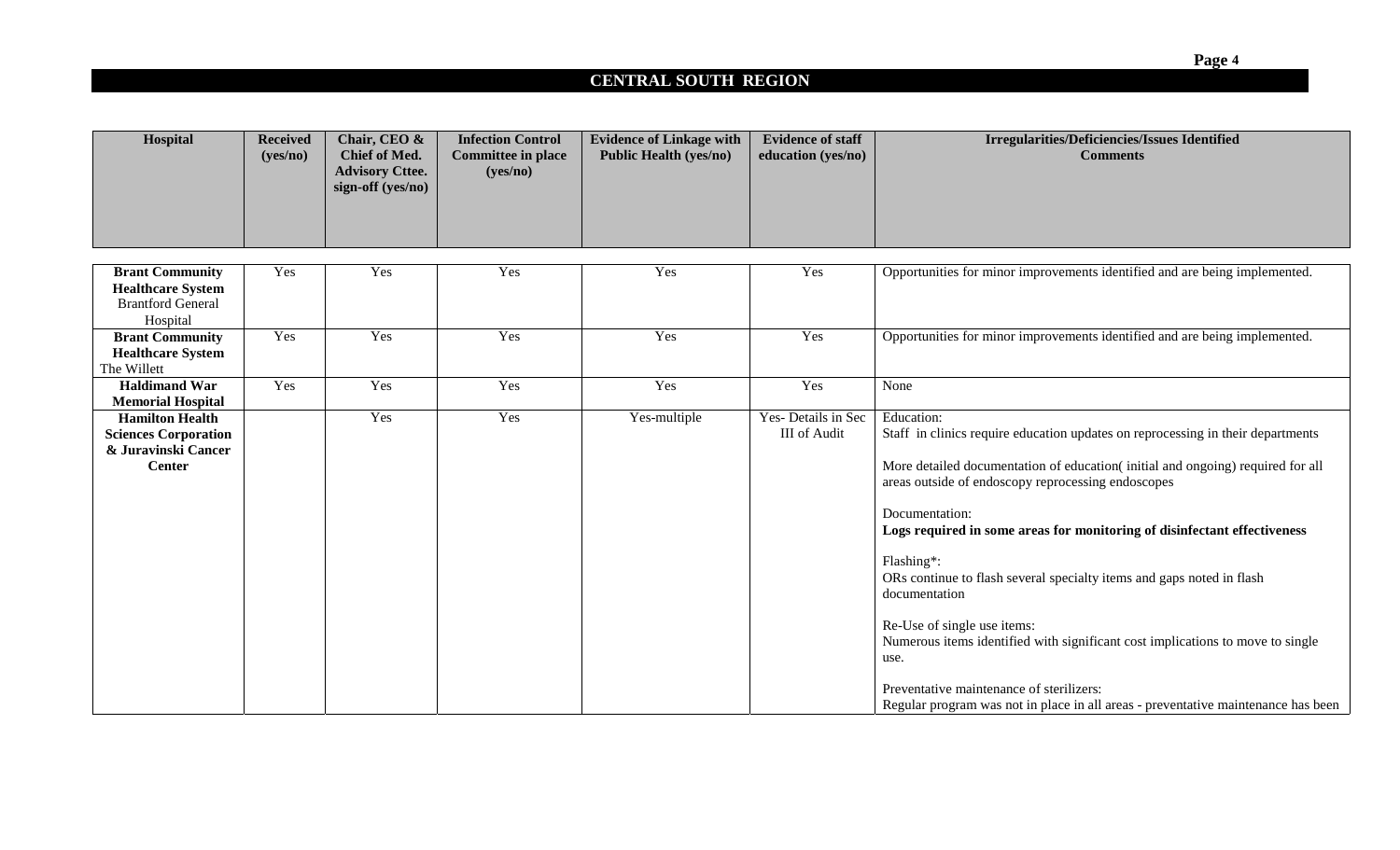| Hospital | Received<br>(yes/no) | Chair, CEO &<br>Chief of Med.<br><b>Advisory Cttee.</b><br>sign-off (yes/no) | <b>Infection Control</b><br><b>Committee in place</b><br>(yes/no) | <b>Evidence of Linkage with</b><br><b>Public Health (yes/no)</b> | <b>Evidence of staff</b><br>education (yes/no) | <b>Irregularities/Deficiencies/Issues Identified</b><br><b>Comments</b> |
|----------|----------------------|------------------------------------------------------------------------------|-------------------------------------------------------------------|------------------------------------------------------------------|------------------------------------------------|-------------------------------------------------------------------------|
|          |                      |                                                                              |                                                                   |                                                                  |                                                |                                                                         |

|                                                                         |     |     |     |     |     | implemented in all areas.                                                                                                                                                                                                                                                                                                                                                                                                                                                                                      |
|-------------------------------------------------------------------------|-----|-----|-----|-----|-----|----------------------------------------------------------------------------------------------------------------------------------------------------------------------------------------------------------------------------------------------------------------------------------------------------------------------------------------------------------------------------------------------------------------------------------------------------------------------------------------------------------------|
| <b>Hotel Dieu Health</b><br><b>Sciences Hospital,</b><br><b>Niagara</b> | Yes | Yes | Yes | Yes | Yes | Flash sterilization of OR instruments. This practice will be updated and corrected<br>through the purchase of additional instruments. To be completed April 1, 2004.                                                                                                                                                                                                                                                                                                                                           |
| Niagara Health<br><b>System</b>                                         | Yes | Yes | Yes | Yes | Yes | Introduce Formal Audits with respect to:<br>Relevant documentation:<br>Use of cleaning and disinfection products processes and practices;<br>Random internal spot checks;<br>Improve monitoring of sterilizers by using biological indicators<br>with each different load configuration daily.<br>Increase the number of copies of CSA standards on sterilization to<br>ensure access to all personnel in each reprocessing area and<br>Infection Control office.                                              |
|                                                                         |     |     |     |     |     | Infection Control Committee to review and approve changes to disinfectant<br>solutions used for general cleaning, medical equipment disinfection, and<br>sterilization.<br>Move to disposable laryngoscopes for crash carts throughout the NHS.                                                                                                                                                                                                                                                                |
|                                                                         |     |     |     |     |     | The Central Sterilization Reprocessing areas are to receive all equipment for<br>reprocessing where possible to reduce and/or avoid flash sterilization and where<br>this is not currently possible develop a process and policy to:<br>outline the rationale for flash sterilization;<br>to facilitate the documentation (including the patient name, date and<br>procedure) for flashed items on the patient record;<br>to ensure that patient names, date and procedures for flashed items are<br>$\bullet$ |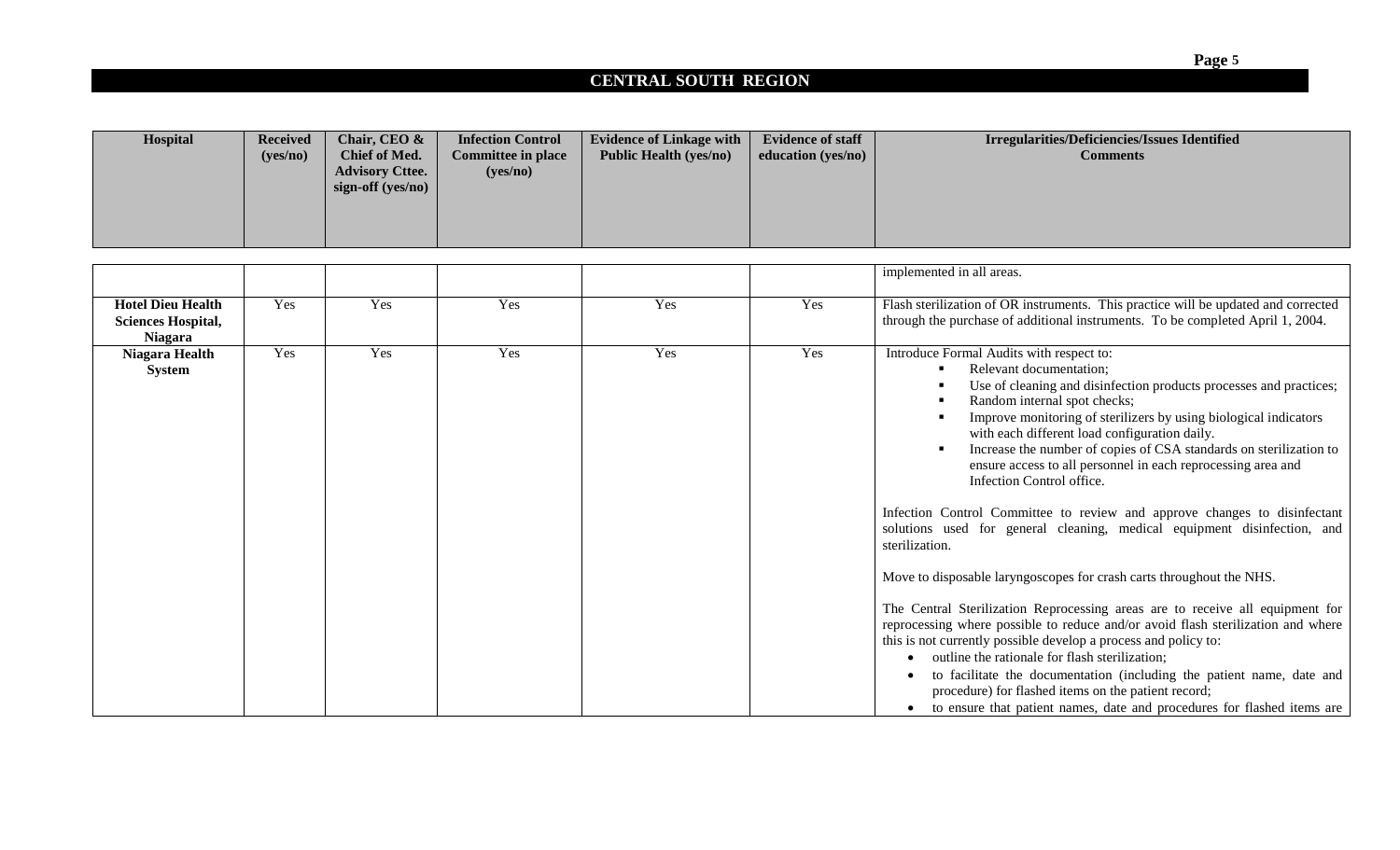| Hospital                           | <b>Received</b><br>(yes/no) | Chair, CEO &<br><b>Chief of Med.</b><br><b>Advisory Cttee.</b><br>sign-off (yes/no) | <b>Infection Control</b><br><b>Committee in place</b><br>(yes/no) | <b>Evidence of Linkage with</b><br><b>Public Health (yes/no)</b> | <b>Evidence of staff</b><br>education (yes/no) | <b>Irregularities/Deficiencies/Issues Identified</b><br><b>Comments</b>                                                                                                                                                                                                                                                                                                                                                                                                                                                                |
|------------------------------------|-----------------------------|-------------------------------------------------------------------------------------|-------------------------------------------------------------------|------------------------------------------------------------------|------------------------------------------------|----------------------------------------------------------------------------------------------------------------------------------------------------------------------------------------------------------------------------------------------------------------------------------------------------------------------------------------------------------------------------------------------------------------------------------------------------------------------------------------------------------------------------------------|
|                                    |                             |                                                                                     |                                                                   |                                                                  |                                                |                                                                                                                                                                                                                                                                                                                                                                                                                                                                                                                                        |
|                                    |                             |                                                                                     |                                                                   |                                                                  |                                                | forwarded to Infection Control.                                                                                                                                                                                                                                                                                                                                                                                                                                                                                                        |
|                                    |                             |                                                                                     |                                                                   |                                                                  |                                                | Review the 3M instrument analysis currently underway within the NHS to<br>facilitate proposed increases in instrumentation in order to reduce/avoid flash<br>sterilization of equipment.                                                                                                                                                                                                                                                                                                                                               |
| <b>Norfolk General</b><br>Hospital | Yes                         | Yes                                                                                 | Yes                                                               | Yes                                                              | Yes                                            | <b>Flash Sterilization</b>                                                                                                                                                                                                                                                                                                                                                                                                                                                                                                             |
|                                    |                             |                                                                                     |                                                                   |                                                                  |                                                | <b>Laparoscopic Instrumentation</b><br>The flash sterilization practice has occurred only occasionally over the past two<br>years, the time during which advanced laparoscopic surgery has been undertaken<br>at this institution. Only one surgeon required this practice as the other surgeon<br>who performed laparoscopic surgery utilizes single use (non-reusable)<br>instrumentation.                                                                                                                                           |
|                                    |                             |                                                                                     |                                                                   |                                                                  |                                                | <b>Ophthalmologic Instrumentation</b>                                                                                                                                                                                                                                                                                                                                                                                                                                                                                                  |
|                                    |                             |                                                                                     |                                                                   |                                                                  |                                                | The hospital has a limited number (2) of ophthalmologic instrument trays to allow<br>the ophthalmologist to perform approximately nine cataract operations in<br>sequence, during a five-hour block weekly. As a consequence of shortage of<br>instrument trays, flash sterilization in the Operating Suite has been a necessary<br>practice. One additional ophthalmologic instrument tray at a capital cost of<br>approximately \$12,000 will be purchased to reduce the frequency of flash<br>sterilization in the Operating Suite. |
|                                    |                             |                                                                                     |                                                                   |                                                                  |                                                | The goal of the Norfolk General Hospital is to purchase an adequate number of<br>instrument trays over the next few years to allow for the wrapped cycle                                                                                                                                                                                                                                                                                                                                                                               |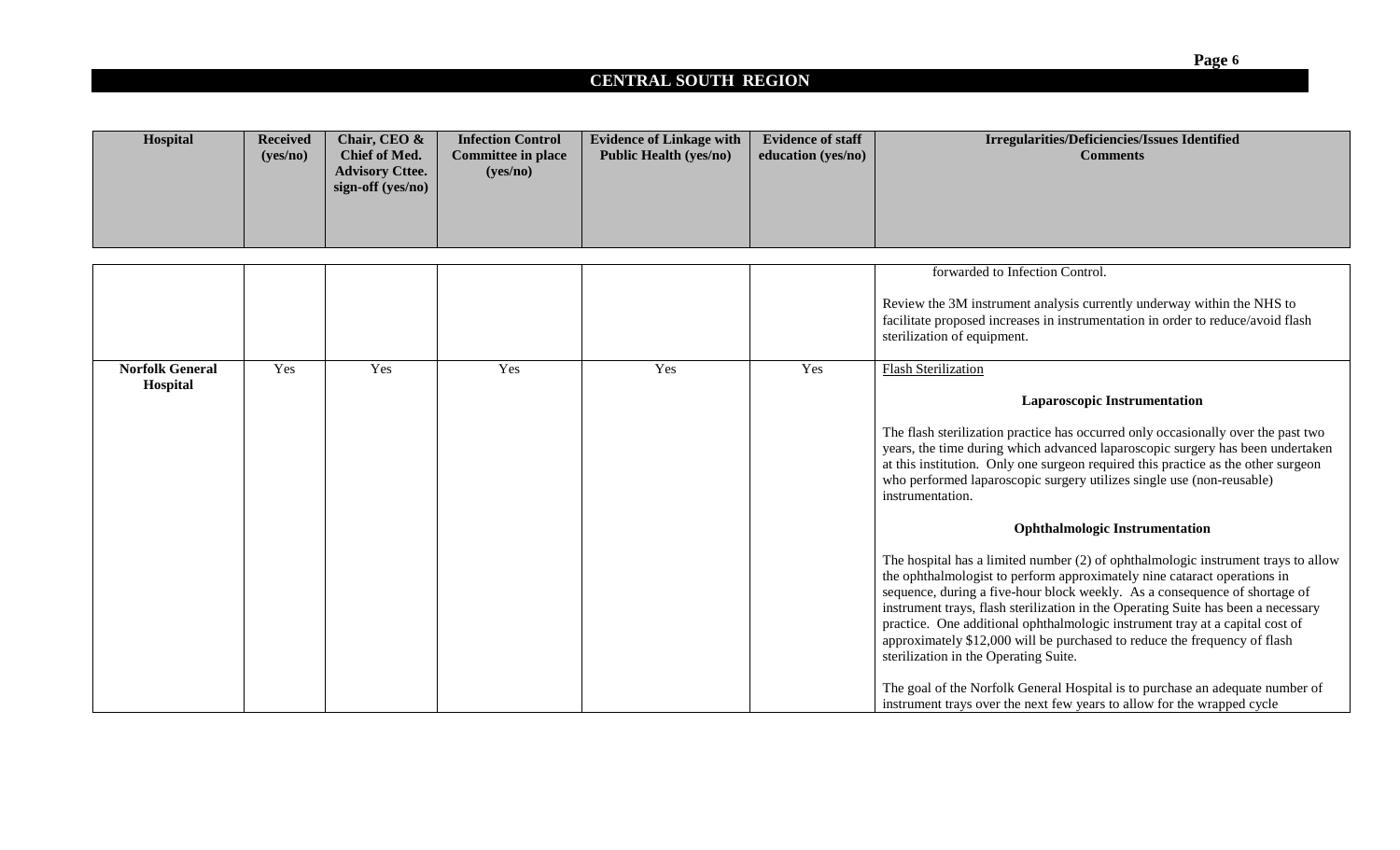| Hospital | <b>Received</b> | Chair, CEO &           | <b>Infection Control</b>  | <b>Evidence of Linkage with</b> | <b>Evidence of staff</b> | <b>Irregularities/Deficiencies/Issues Identified</b> |
|----------|-----------------|------------------------|---------------------------|---------------------------------|--------------------------|------------------------------------------------------|
|          | (yes/no)        | Chief of Med.          | <b>Committee in place</b> | <b>Public Health (yes/no)</b>   | education (yes/no)       | <b>Comments</b>                                      |
|          |                 | <b>Advisory Cttee.</b> | (yes/no)                  |                                 |                          |                                                      |
|          |                 | sign-off (yes/no)      |                           |                                 |                          |                                                      |
|          |                 |                        |                           |                                 |                          |                                                      |
|          |                 |                        |                           |                                 |                          |                                                      |
|          |                 |                        |                           |                                 |                          |                                                      |

|                                                  |     |     |                                                             |     |     | sterilization of trays in the Central Supply Services.                                                                                                                                                                                                                                                                                                                                                                                                                                                                                       |
|--------------------------------------------------|-----|-----|-------------------------------------------------------------|-----|-----|----------------------------------------------------------------------------------------------------------------------------------------------------------------------------------------------------------------------------------------------------------------------------------------------------------------------------------------------------------------------------------------------------------------------------------------------------------------------------------------------------------------------------------------------|
|                                                  |     |     |                                                             |     |     | <b>Documentation</b><br>The record keeping in the Operating Suite has been revised to include the patient's<br>name, date and cycle number and the chemical indicator results for all instruments<br>which are flash sterilized.                                                                                                                                                                                                                                                                                                             |
| St. Joseph's<br><b>Healthcare Hamilton</b>       | Yes | Yes | Yes - There is a<br>regional infection<br>control committee | Yes | Yes | No significant infection control irregularities or deficiencies were identified as a<br>result of the audit. However, a number of improvement opportunities were<br>identified:<br>As a result of the audit, a decision has been made to amalgamate and<br>standardize all cleaning and sterilization practices at CAHS (Centre for<br>Ambulatory Health Services) under the management of our SPD (Sterile<br>Processing Department).<br>This audit process was found to be useful. The hospital plans to reaudit every<br>2)<br>two years. |
| <b>St. Peter's Hospital</b>                      | Yes | Yes | Yes                                                         | Yes | Yes | <b>None</b>                                                                                                                                                                                                                                                                                                                                                                                                                                                                                                                                  |
| <b>West Haldimand</b><br><b>General Hospital</b> | Yes | Yes | Yes                                                         | Yes | Yes | <b>None</b>                                                                                                                                                                                                                                                                                                                                                                                                                                                                                                                                  |
| <b>West Lincoln</b><br><b>Memorial Hospital</b>  | Yes | Yes | Yes                                                         | Yes | Yes | As a result of the audit the hospital identified improvement opportunities. They<br>include;<br>Need to audit and document results of audits that staff are following the<br>proper procedure to clean equipment.<br>Need to explore the idea of noting on patient's charts when equipment is<br>"flash" sterilized.<br>Need to institute preventative maintenance on sterilization equipment.<br>4. Need to expand current product evaluation committee, to those areas other                                                               |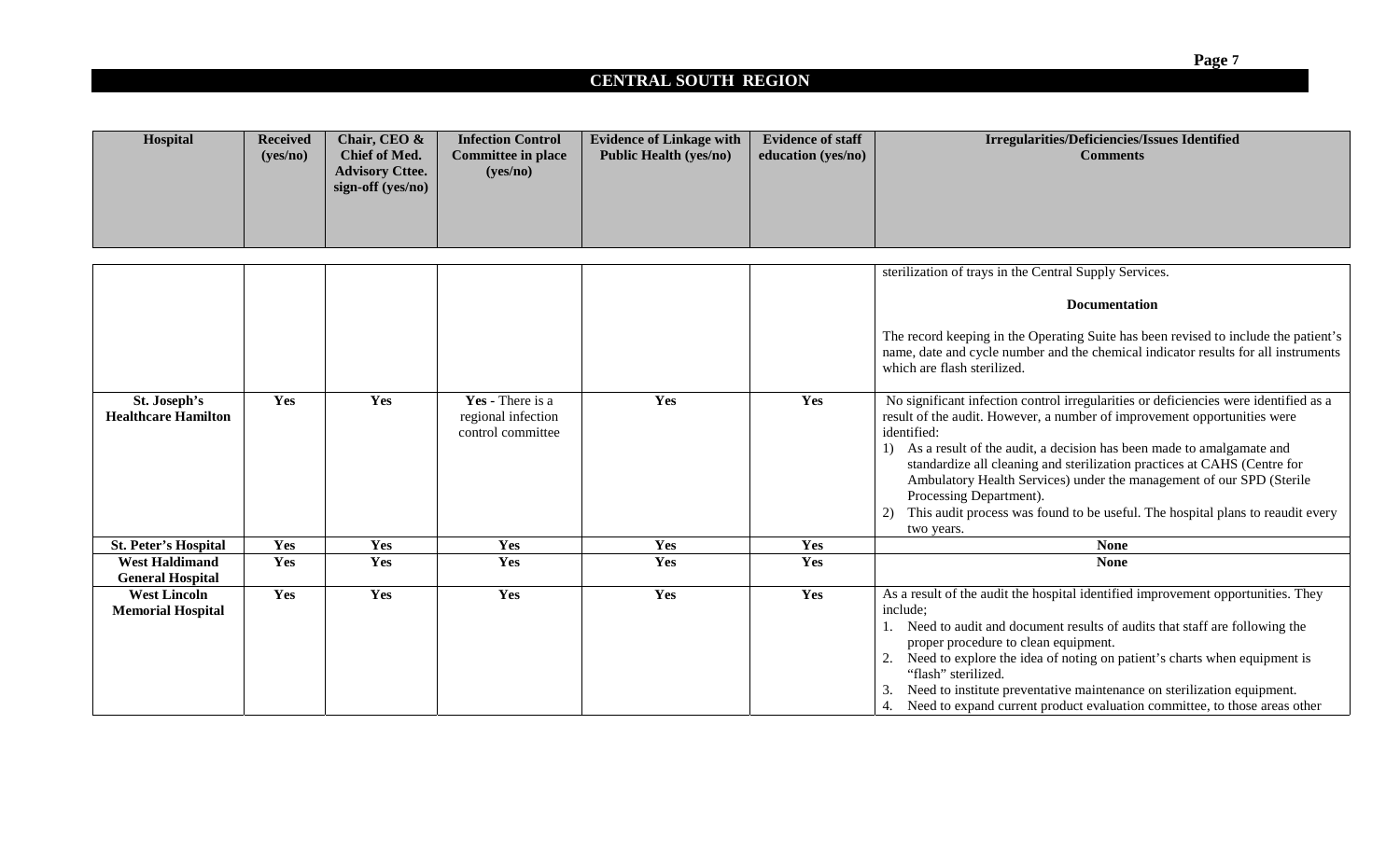| Hospital | <b>Received</b><br>(yes/no) | Chair, CEO &<br><b>Chief of Med.</b><br><b>Advisory Cttee.</b><br>sign-off (yes/no) | <b>Infection Control</b><br><b>Committee in place</b><br>(yes/no) | <b>Evidence of Linkage with</b><br><b>Public Health (yes/no)</b> | <b>Evidence of staff</b><br>education (yes/no) | <b>Irregularities/Deficiencies/Issues Identified</b><br><b>Comments</b> |
|----------|-----------------------------|-------------------------------------------------------------------------------------|-------------------------------------------------------------------|------------------------------------------------------------------|------------------------------------------------|-------------------------------------------------------------------------|
|          |                             |                                                                                     |                                                                   |                                                                  |                                                |                                                                         |
|          |                             |                                                                                     |                                                                   |                                                                  |                                                | than nursing care areas (e.g. – radiology, CSR, etc.)                   |

|  |  | than nursing care areas (e.g. $-$ radiology, CSR, etc.)                 |  |
|--|--|-------------------------------------------------------------------------|--|
|  |  |                                                                         |  |
|  |  | An audit plan has been implemented to ensure compliance in these areas. |  |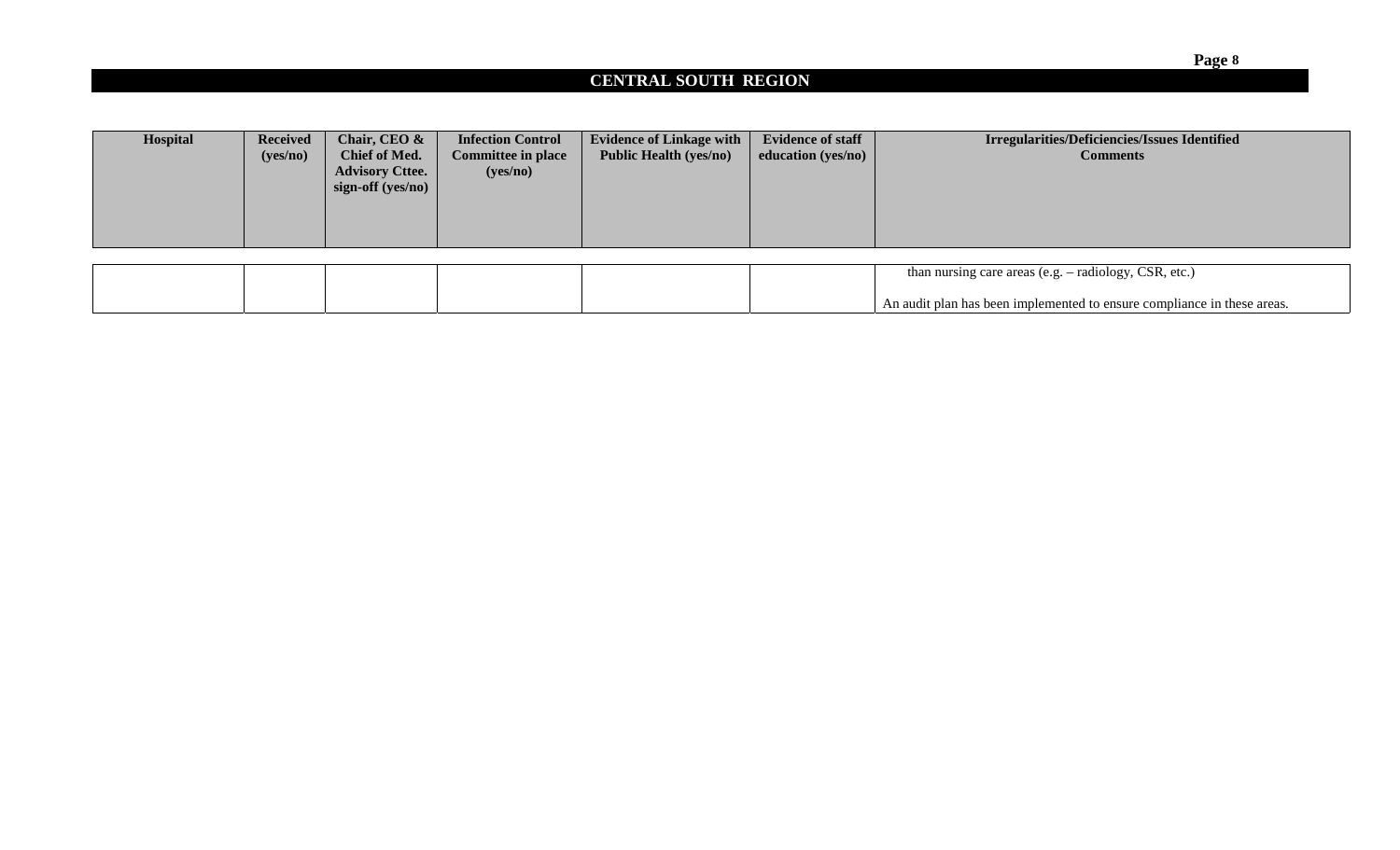|    | Hospital                                                             | <b>Received</b><br>(yes/no) | Chair, CEO &<br><b>Chief of Med.</b><br><b>Advisory Cttee.</b><br>sign-off (yes/no) | <b>Infection Control</b><br><b>Committee in place</b><br>(yes/no) | <b>Evidence of Linkage with</b><br><b>Public Health (yes/no)</b> | <b>Evidence of staff</b><br>education (yes/no) | Irregularities/Deficiencies/Issues Identified<br><b>Comments</b>                                                                                                                                                                                                                                                                                                                                                                                                                                      |
|----|----------------------------------------------------------------------|-----------------------------|-------------------------------------------------------------------------------------|-------------------------------------------------------------------|------------------------------------------------------------------|------------------------------------------------|-------------------------------------------------------------------------------------------------------------------------------------------------------------------------------------------------------------------------------------------------------------------------------------------------------------------------------------------------------------------------------------------------------------------------------------------------------------------------------------------------------|
|    | <b>Almonte General</b><br><b>Hospital</b>                            | yes                         | yes                                                                                 | yes                                                               | yes                                                              | yes                                            | None identified.                                                                                                                                                                                                                                                                                                                                                                                                                                                                                      |
|    | <b>Arnprior and</b><br><b>District Memorial</b><br><b>Hospital</b>   | yes                         | yes                                                                                 | yes                                                               | yes                                                              | yes                                            | None identified.                                                                                                                                                                                                                                                                                                                                                                                                                                                                                      |
| 3. | <b>Brockville</b><br><b>General Hospital</b>                         | yes                         | yes                                                                                 | yes                                                               | yes                                                              | yes                                            | None identified.                                                                                                                                                                                                                                                                                                                                                                                                                                                                                      |
|    | <b>Carleton Place</b><br>and District<br><b>Memorial</b><br>Hospital | yes                         | yes                                                                                 | Yes                                                               | Yes                                                              | yes                                            | Quoted from letter: "We are pleased to report that the audit did not identify<br>any risk issues requiring follow-up with patients. The audit did, however,<br>provide some opportunities for improvement in policies and processes. A<br>plan of action was developed to address all issues in a timely manner. The<br>results of the audit were reviewed by the Medical Advisory Committee, the<br>Patient Care Committee of the Board and approved by the Board of Trustees<br>on January 7, 2004" |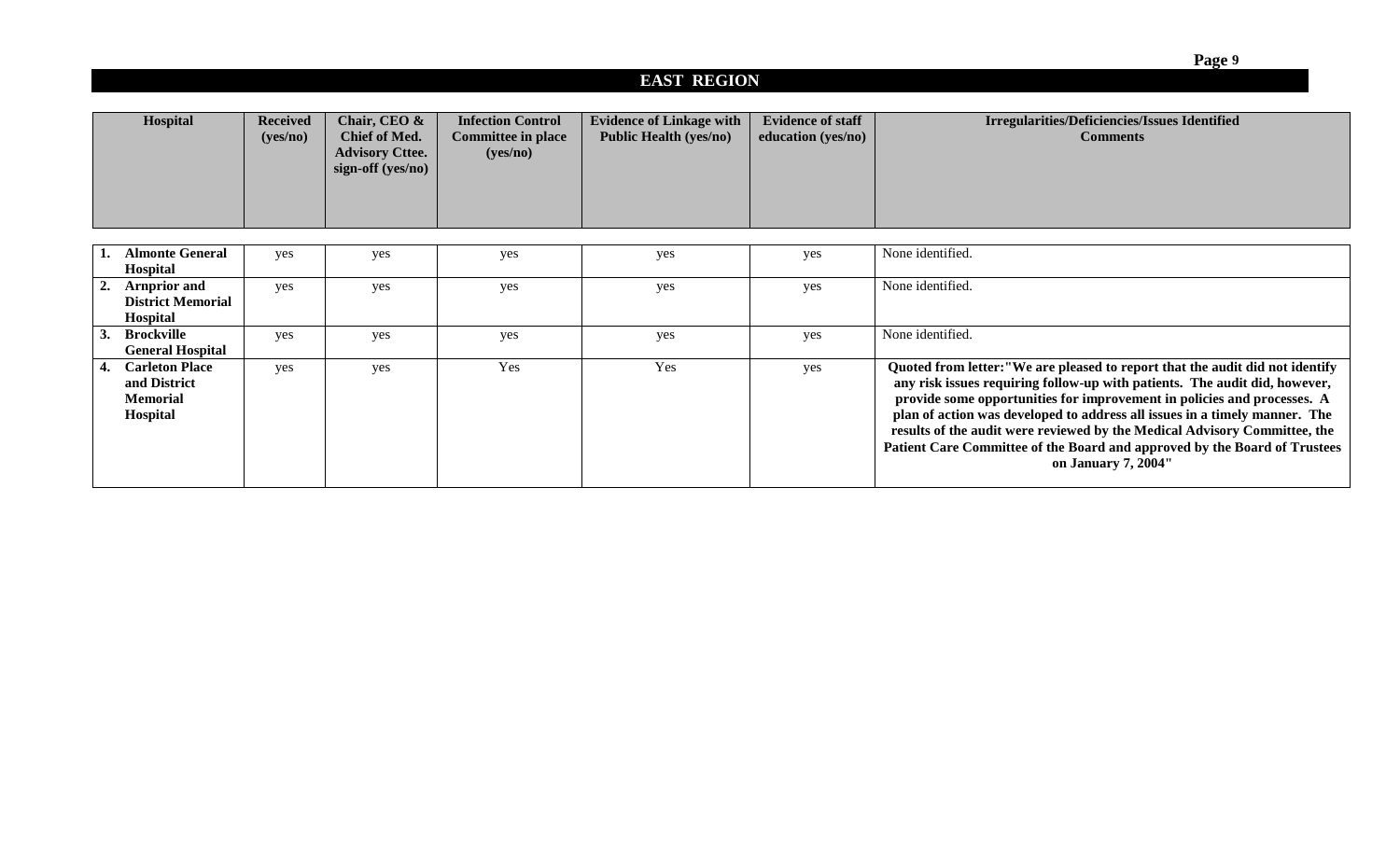| Hospital                                                         | <b>Received</b><br>(yes/no) | Chair, CEO &<br><b>Chief of Med.</b><br><b>Advisory Cttee.</b><br>sign-off (yes/no) | <b>Infection Control</b><br><b>Committee in place</b><br>(yes/no) | <b>Evidence of Linkage with</b><br><b>Public Health (yes/no)</b> | <b>Evidence of staff</b><br>education (yes/no) | <b>Irregularities/Deficiencies/Issues Identified</b><br><b>Comments</b>                                                                                                                                                                                                                                                                                                                                                                                                                                                                                                                                                                                                                                                                                                                                                                                                                                                                                                                                      |
|------------------------------------------------------------------|-----------------------------|-------------------------------------------------------------------------------------|-------------------------------------------------------------------|------------------------------------------------------------------|------------------------------------------------|--------------------------------------------------------------------------------------------------------------------------------------------------------------------------------------------------------------------------------------------------------------------------------------------------------------------------------------------------------------------------------------------------------------------------------------------------------------------------------------------------------------------------------------------------------------------------------------------------------------------------------------------------------------------------------------------------------------------------------------------------------------------------------------------------------------------------------------------------------------------------------------------------------------------------------------------------------------------------------------------------------------|
| Children's                                                       |                             |                                                                                     |                                                                   |                                                                  |                                                | None identified.                                                                                                                                                                                                                                                                                                                                                                                                                                                                                                                                                                                                                                                                                                                                                                                                                                                                                                                                                                                             |
| <b>Hospital of</b><br><b>Eastern Ontario</b>                     | yes                         | yes                                                                                 | yes                                                               | yes                                                              | yes                                            |                                                                                                                                                                                                                                                                                                                                                                                                                                                                                                                                                                                                                                                                                                                                                                                                                                                                                                                                                                                                              |
| <b>Cornwall General</b><br>Hospital                              | yes                         | yes                                                                                 | yes                                                               | yes                                                              | yes                                            | "The audits and review have been completed, the findings of the audits and review<br>have been analyzed and appropriate actions, were implemented as necessary. All<br>equipment used by the hospital is licensed equipment in Canada, and is CSA<br>Approved as applicable and Health Canada approved. Please be assured of the<br>Cornwall General Hospital's ongoing commitment to patient safety and vigilance<br>with respect to infection control and prevention" as signed by the Chair and CEO<br>from Cornwall General Hospital.                                                                                                                                                                                                                                                                                                                                                                                                                                                                    |
| <b>Deep River and</b><br><b>District Hospital</b><br>Corporation | Yes                         | Yes                                                                                 | Yes                                                               | Yes                                                              | Yes                                            | The following recommendations are contained in the executive summary of the<br>hospital's submission.<br>Audit annually to verify that all equipment being reprocessed at the hospital<br>is in accordance with the hospital's policies and the current CSA Standards<br>for sterilization and Health Canada guidelines for the sterilization and<br>reprocessing of critical and semicritical items<br>The CSA Standards for sterilization and Health Canada's guidelines for the<br>sterilization and reprocessing of critical and semicritical items be formally<br>adopted as policies and procedures and DRDH<br>A registered nurse be assigned the lead responsibility for the CSR area, to<br>review and revise the orientation to CSR, and to provide updates as necessary<br>for the staff assigned to manage the sterilization and reprocessing of critical<br>and semicritical items<br>The reprocessing process for any new items/equipment be reviewed by the<br><b>Infection Control Nurse</b> |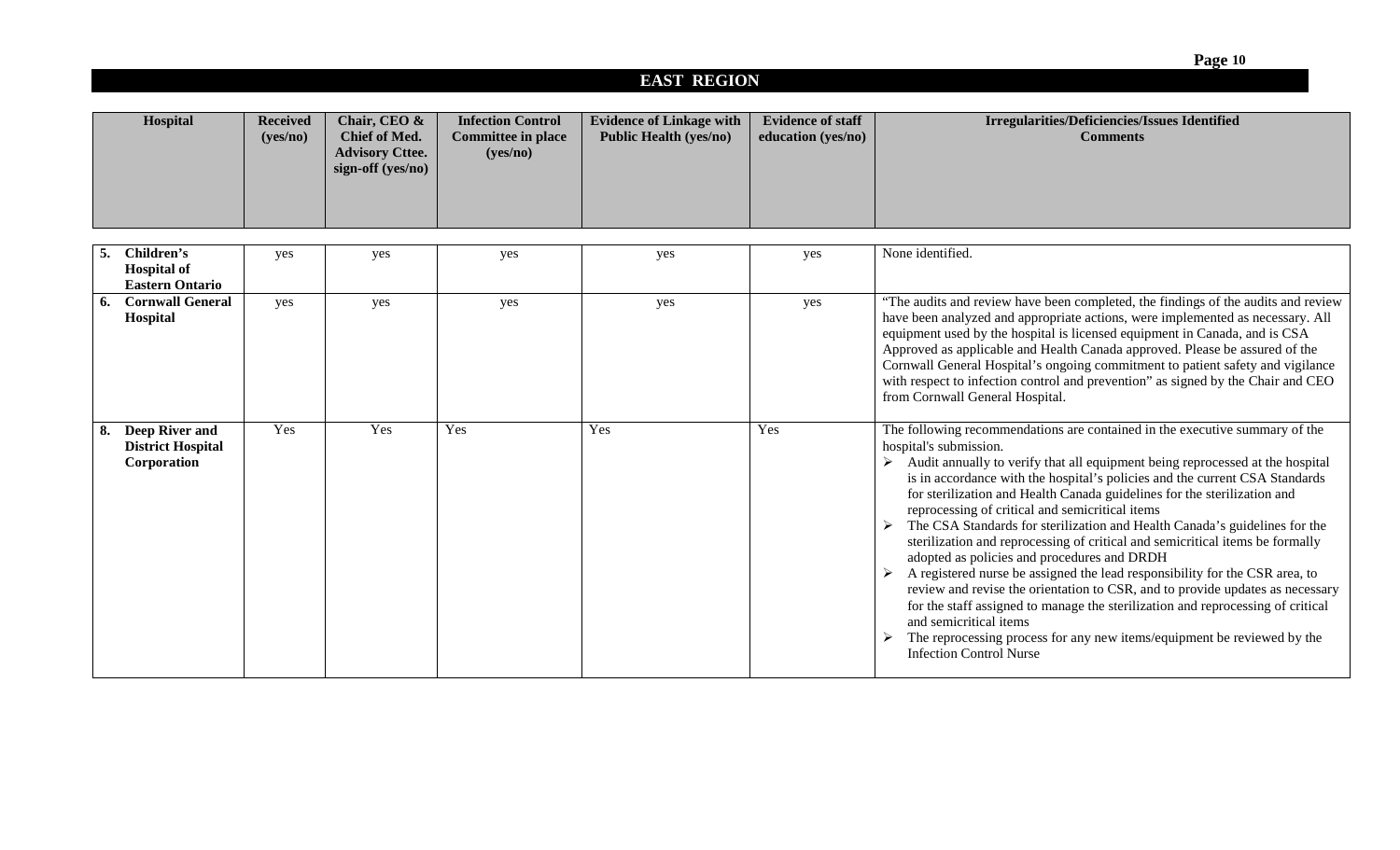| Hospital                                                  | <b>Received</b><br>(yes/no) | Chair, CEO &<br><b>Chief of Med.</b><br><b>Advisory Cttee.</b><br>sign-off (yes/no) | <b>Infection Control</b><br><b>Committee in place</b><br>(yes/no) | <b>Evidence of Linkage with</b><br><b>Public Health (yes/no)</b> | <b>Evidence of staff</b><br>education (yes/no)         | <b>Irregularities/Deficiencies/Issues Identified</b><br><b>Comments</b>                                                                                                                                                                                                                                                                                                                                                                                                                                                                                                                                                                                                  |
|-----------------------------------------------------------|-----------------------------|-------------------------------------------------------------------------------------|-------------------------------------------------------------------|------------------------------------------------------------------|--------------------------------------------------------|--------------------------------------------------------------------------------------------------------------------------------------------------------------------------------------------------------------------------------------------------------------------------------------------------------------------------------------------------------------------------------------------------------------------------------------------------------------------------------------------------------------------------------------------------------------------------------------------------------------------------------------------------------------------------|
|                                                           |                             |                                                                                     |                                                                   |                                                                  |                                                        |                                                                                                                                                                                                                                                                                                                                                                                                                                                                                                                                                                                                                                                                          |
| Glengarry<br><b>Memorial</b><br>Hospital                  | yes                         | yes                                                                                 | yes                                                               | yes                                                              | Yes                                                    | "In summary, HGMH is satisfied that it has not had any breaches of infection<br>control practices but the review has alerted us to areas for improvement."                                                                                                                                                                                                                                                                                                                                                                                                                                                                                                               |
| 10. Hawkesbury and<br><b>District General</b><br>Hospital | yes                         | yes                                                                                 | yes                                                               | yes                                                              | Yes                                                    | "We have uncovered no situation which would warrant a retrospective analysis of<br>cases or the notification of former patients."<br>However, the Audit has led to two noteworthy process improvements which have<br>been approved by Management and which are already implemented:<br>We have replaced non-autoclavable endoscopic instruments which were<br>flashed sterilized in the OR, i.e. forceps biopsy, baskets, etc. with new<br>autoclavable instruments that are now reprocessed in CSR<br>We have eliminated third party reprocessing of laparoscopes by Montfort<br>Hospital by buying four new autoclavable laparoscopes which are<br>reprocessed on-site |
| 11. Hopital Montfort                                      | yes                         | No, signatures<br>pending                                                           | yes                                                               | yes                                                              | yes                                                    |                                                                                                                                                                                                                                                                                                                                                                                                                                                                                                                                                                                                                                                                          |
| 12. Kemptville<br><b>District Hospital</b>                | yes                         | yes                                                                                 | Are in compliance as<br>indicated in signed<br>letter.            | Are in compliance as<br>indicated in signed letter.              | Are in compliance<br>as indicated in<br>signed letter. | "We are pleased to report that all proper protocols and procedures are being<br>followed" as signed by Chair and CEO from Kemptville District Hospital.                                                                                                                                                                                                                                                                                                                                                                                                                                                                                                                  |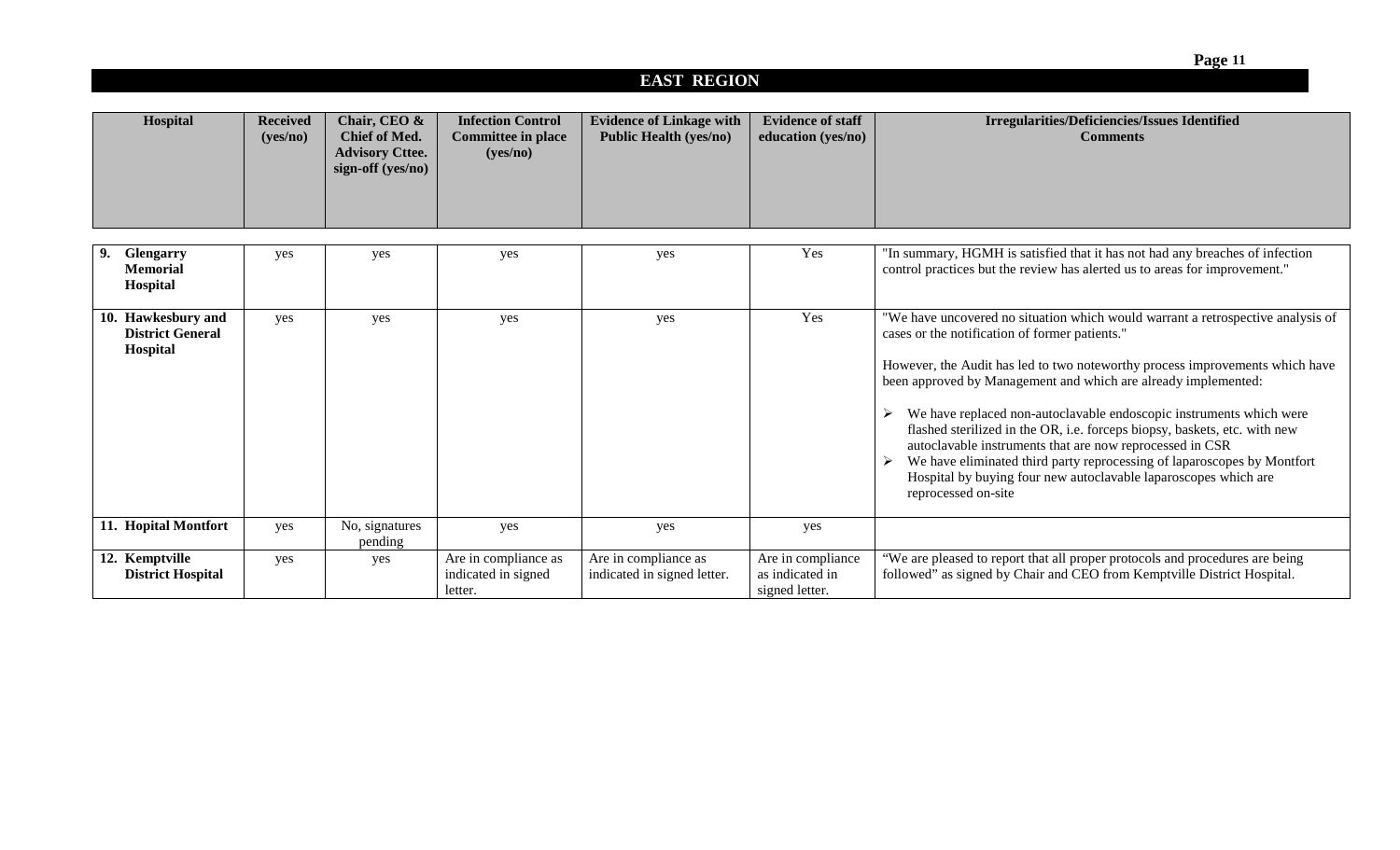|                                                                      |                             |                                                                              |                                                                                                                                                                                                 |                                                                  |                                                | Page 12                                                                                                                                                                                                                                                                                                                                                                                                                                                                                                                                                                                                                                                                                            |
|----------------------------------------------------------------------|-----------------------------|------------------------------------------------------------------------------|-------------------------------------------------------------------------------------------------------------------------------------------------------------------------------------------------|------------------------------------------------------------------|------------------------------------------------|----------------------------------------------------------------------------------------------------------------------------------------------------------------------------------------------------------------------------------------------------------------------------------------------------------------------------------------------------------------------------------------------------------------------------------------------------------------------------------------------------------------------------------------------------------------------------------------------------------------------------------------------------------------------------------------------------|
|                                                                      |                             |                                                                              |                                                                                                                                                                                                 | <b>EAST REGION</b>                                               |                                                |                                                                                                                                                                                                                                                                                                                                                                                                                                                                                                                                                                                                                                                                                                    |
| Hospital                                                             | <b>Received</b><br>(yes/no) | Chair, CEO &<br>Chief of Med.<br><b>Advisory Cttee.</b><br>sign-off (yes/no) | <b>Infection Control</b><br><b>Committee in place</b><br>(yes/no)                                                                                                                               | <b>Evidence of Linkage with</b><br><b>Public Health (yes/no)</b> | <b>Evidence of staff</b><br>education (yes/no) | <b>Irregularities/Deficiencies/Issues Identified</b><br><b>Comments</b>                                                                                                                                                                                                                                                                                                                                                                                                                                                                                                                                                                                                                            |
|                                                                      |                             |                                                                              |                                                                                                                                                                                                 |                                                                  |                                                |                                                                                                                                                                                                                                                                                                                                                                                                                                                                                                                                                                                                                                                                                                    |
| 13. Kingston General<br>Hospital                                     | yes                         | yes                                                                          | yes<br><b>Kingston Hospitals</b><br>Joint Infection Control<br>Committee reports to<br>Medical Advisory<br>Cttees at KGH and<br>HDH and Professional<br><b>Advisory Cttee (PCCC</b><br>SMOL/MH) | yes                                                              | yes                                            | A tri-hospital working group conducted the audit - all clinical areas at KGH,<br>HDH and SMOL-PCCC were inspected by infection control professionals. A<br>detailed database of critical and semi-critical medical devices was developed. As a<br>result of the audit, they are satisfied that all cleaning, dis-infection and/or<br>sterilization practices are effective.<br>Surveillance and audit results are widely communicated through patient care<br>programs and to the Board.<br>An Infection Control Website and Intranet communication program is used to<br>facilitate dissemination of information throughout the three hospitals and Queen's<br>University Health Sciences Faculty |
| 14. Lennox and<br><b>Addington County</b><br><b>General Hospital</b> | yes                         | yes                                                                          | yes                                                                                                                                                                                             | yes                                                              | yes                                            | The hospital states:" There is evidence of compliance with policies and procedures<br>on sterilization. Accountability of Hospital's Infection Control Cttee has been<br>reviewed. Roles are clearly defined and there is evidence of linkage with public<br>health.'                                                                                                                                                                                                                                                                                                                                                                                                                              |
| 15. Pembroke<br><b>General Hospital</b>                              | yes                         | yes                                                                          | yes                                                                                                                                                                                             | yes                                                              | yes                                            | There is compliance with Hospital policies and procedures and accepted<br>standards.                                                                                                                                                                                                                                                                                                                                                                                                                                                                                                                                                                                                               |
| 16. Perth and Smiths<br><b>Falls District</b><br>Hospital            | yes                         | yes                                                                          | yes                                                                                                                                                                                             | yes                                                              | yes                                            | None identified.                                                                                                                                                                                                                                                                                                                                                                                                                                                                                                                                                                                                                                                                                   |
| 17. Providence<br><b>Continuing Care</b><br>Centre St. Mary's        | yes                         | yes                                                                          | yes<br><b>Kingston Hospitals</b><br>Joint Infection Control                                                                                                                                     | yes                                                              | yes                                            | A tri-hospital working group conducted the audit - all clinical areas at KGH,<br>HDH and SMOL-PCCC were inspected by infection control professionals. A<br>detailed database of critical and semi-critical medical devices was developed. As a                                                                                                                                                                                                                                                                                                                                                                                                                                                     |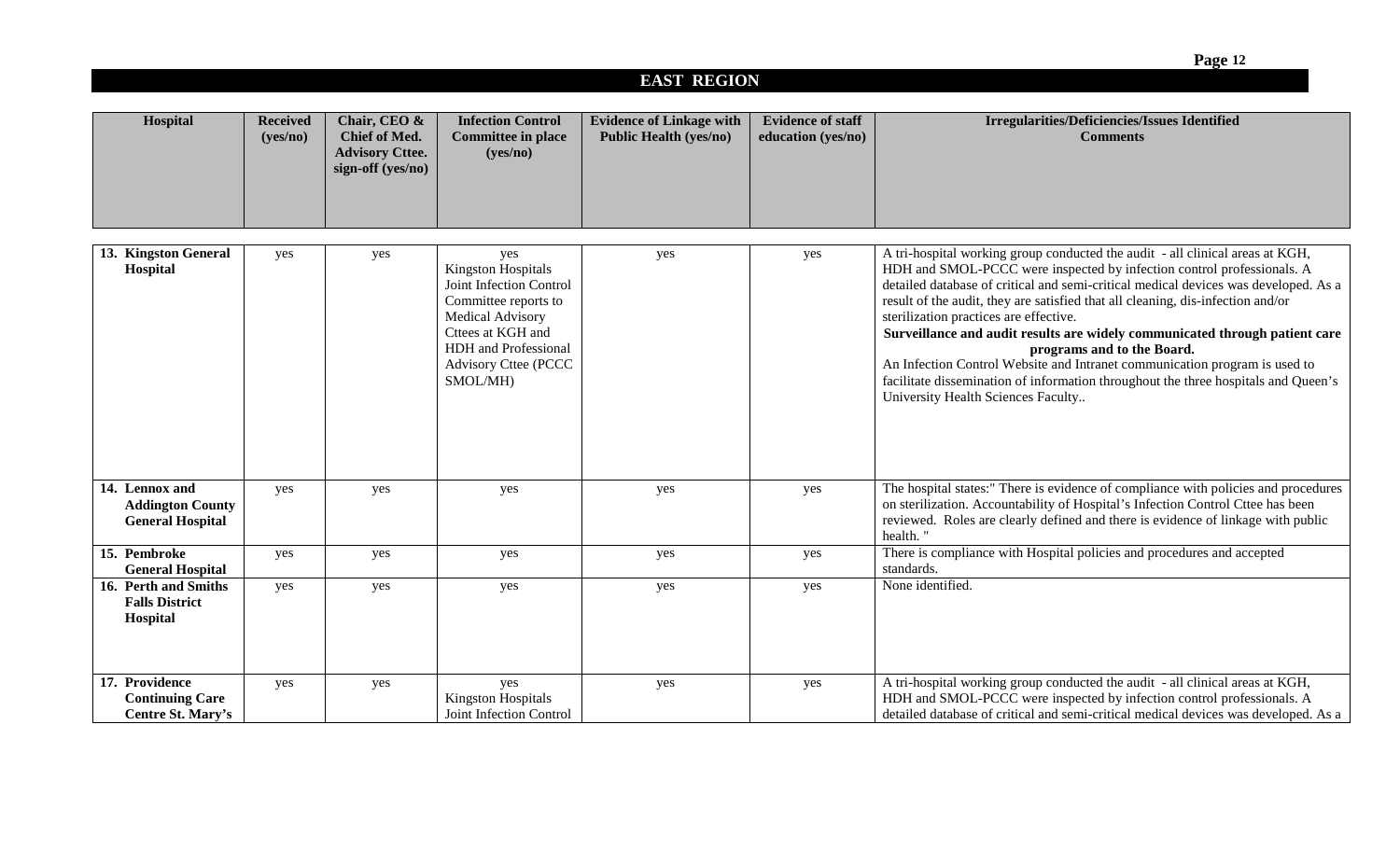|                                                                                               |                             |                                                                              |                                                                                                          |                                                                  |                                                | Page 13                                                                                                                                                                                                                                                                                                                                                                                                                                                                                                                                                                                                                                                     |
|-----------------------------------------------------------------------------------------------|-----------------------------|------------------------------------------------------------------------------|----------------------------------------------------------------------------------------------------------|------------------------------------------------------------------|------------------------------------------------|-------------------------------------------------------------------------------------------------------------------------------------------------------------------------------------------------------------------------------------------------------------------------------------------------------------------------------------------------------------------------------------------------------------------------------------------------------------------------------------------------------------------------------------------------------------------------------------------------------------------------------------------------------------|
|                                                                                               |                             |                                                                              |                                                                                                          | <b>EAST REGION</b>                                               |                                                |                                                                                                                                                                                                                                                                                                                                                                                                                                                                                                                                                                                                                                                             |
| Hospital                                                                                      | <b>Received</b><br>(yes/no) | Chair, CEO &<br>Chief of Med.<br><b>Advisory Cttee.</b><br>sign-off (yes/no) | <b>Infection Control</b><br><b>Committee in place</b><br>(yes/no)                                        | <b>Evidence of Linkage with</b><br><b>Public Health (yes/no)</b> | <b>Evidence of staff</b><br>education (yes/no) | <b>Irregularities/Deficiencies/Issues Identified</b><br><b>Comments</b>                                                                                                                                                                                                                                                                                                                                                                                                                                                                                                                                                                                     |
| of the Lake                                                                                   |                             |                                                                              | Committee reports to                                                                                     |                                                                  |                                                | result of the audit, they are satisfied that all cleaning, dis-infection and/or                                                                                                                                                                                                                                                                                                                                                                                                                                                                                                                                                                             |
| Hospital                                                                                      |                             |                                                                              | Medical Advisory<br>Cttees at KGH and<br>HDH and Professional<br><b>Advisory Cttee (PCCC</b><br>SMOL/MH) |                                                                  |                                                | sterilization practices are effective.<br>Surveillance and audit results are widely communicated through patient care<br>programs and to the Board.<br>An Infection Control Website and Intranet communication program is used to<br>facilitate dissemination of information throughout the three hospitals and Queen's<br>University Health Sciences Faculty.                                                                                                                                                                                                                                                                                              |
| 18. Providence<br><b>Continuing Care</b><br>Centre, St.<br><b>Vincent de Paul</b><br>Hospital | yes                         | yes                                                                          | yes                                                                                                      | yes                                                              | yes                                            | None identified.                                                                                                                                                                                                                                                                                                                                                                                                                                                                                                                                                                                                                                            |
| 19. Queensway<br><b>Carleton Hospital</b>                                                     | yes                         | yes                                                                          | yes                                                                                                      | yes                                                              | yes                                            | "Please be advised that the audits and review have been completed, the findings<br>have been analyzed and appropriate actions implemented as necessary" as signed<br>by Chair and CEO from Queensway Carleton Hospital.                                                                                                                                                                                                                                                                                                                                                                                                                                     |
| 20. Quinte Healthcare<br>Corporation                                                          | yes                         | yes                                                                          | yes                                                                                                      | yes                                                              | yes                                            | General compliance with hospital policies and procedures on sterilization and<br>disinfection. There are clear roles for Infection Control Cttee and specialists and<br>functional linkages with Public Health. Process for good communication of<br>procedures and monitoring effectiveness are in place.<br>"I wish to advise you that the auditing process has proven to be an excellent<br>quality improvement process. The main areas of concern were not in how items<br>were being cleaned and sterilized, as we were meeting or exceeding existing<br>guidelines, but rather how we were documenting on a day-to-day basis what was<br>being done." |
| 21. Renfrew Victoria                                                                          | yes                         | Yes                                                                          | Yes                                                                                                      | Yes                                                              | yes                                            | "We have analyzed our reprocessing, sterilization, disinfection processes and                                                                                                                                                                                                                                                                                                                                                                                                                                                                                                                                                                               |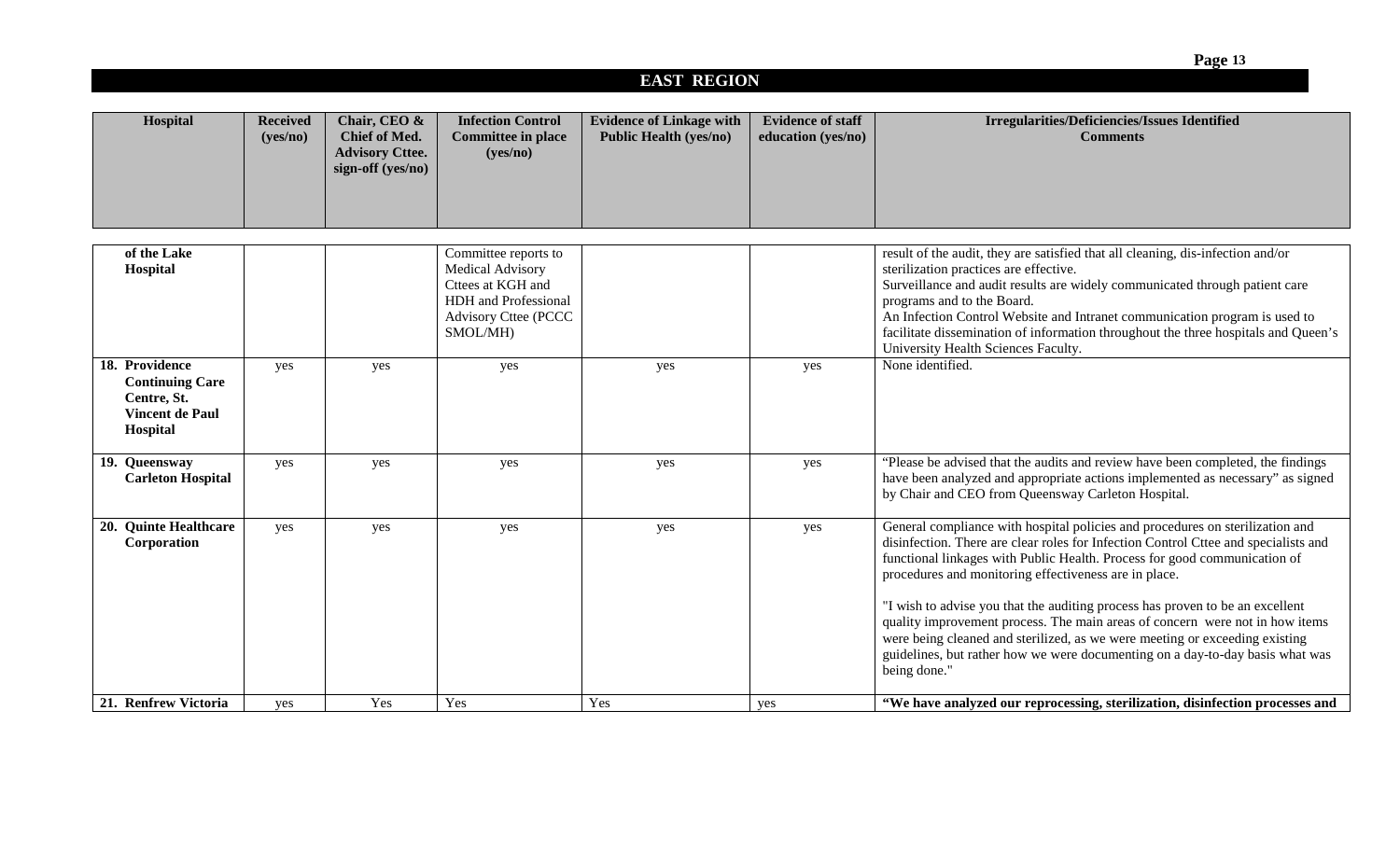| Hospital | <b>Received</b><br>(yes/no) | Chair, CEO &<br>Chief of Med.<br><b>Advisory Cttee.</b><br>sign-off $(yes/no)$ | <b>Infection Control</b><br><b>Committee in place</b><br>(yes/no) | <b>Evidence of Linkage with</b><br><b>Public Health (yes/no)</b> | <b>Evidence of staff</b><br>education (yes/no) | <b>Irregularities/Deficiencies/Issues Identified</b><br><b>Comments</b> |
|----------|-----------------------------|--------------------------------------------------------------------------------|-------------------------------------------------------------------|------------------------------------------------------------------|------------------------------------------------|-------------------------------------------------------------------------|
|----------|-----------------------------|--------------------------------------------------------------------------------|-------------------------------------------------------------------|------------------------------------------------------------------|------------------------------------------------|-------------------------------------------------------------------------|

| Hospital                                                                                                                                    |     |     |     |     |     | our infection control practices. We find that we are in compliance with<br>Health Canada guidelines" as signed by Chair and CEO from Renfrew<br>Victoria Hospital.                                                                                                                                                                                                                                                                                                                                                                              |
|---------------------------------------------------------------------------------------------------------------------------------------------|-----|-----|-----|-----|-----|-------------------------------------------------------------------------------------------------------------------------------------------------------------------------------------------------------------------------------------------------------------------------------------------------------------------------------------------------------------------------------------------------------------------------------------------------------------------------------------------------------------------------------------------------|
| 22. Royal Ottawa<br><b>Health Care</b><br>Group                                                                                             | yes | yes | yes | yes | yes | The hospital states:"As a result of experiences with SARS in particular, we are in<br>the throes of completing a very comprehensive analysis of our infection control<br>standards which deal with matters such as effectiveness of communication of such<br>practices to staff. We can assure you that policies and procedures are, again,<br>available and accessible to all staff, but we anticipate there will be specific<br>recommendations in the review related to stepped up education initiatives which<br>we will seriously pursue." |
| 24. St. Francis<br><b>Memorial</b><br>Hospital                                                                                              | yes | yes | Yes | Yes | yes | "We have analyzed our reprocessing, sterilization, disinfection processes and our<br>infection control practices. We find that we are in compliance with Health Canada<br>guidelines"- as signed by Chair and CEO from St. Francis Memorial Hospital.<br>NB: The Audit Questionnaire was not submitted.                                                                                                                                                                                                                                         |
| 25. Sisters of Charity<br><b>Health Centre</b>                                                                                              | yes | yes | yes | yes | yes | None identified.                                                                                                                                                                                                                                                                                                                                                                                                                                                                                                                                |
| 26. The Ottawa<br>Hospital – incl.<br><b>The Rehab Centre</b><br>and The<br><b>University of</b><br><b>Ottawa Heart</b><br><b>Institute</b> | yes | yes | yes | yes | yes | None identified.                                                                                                                                                                                                                                                                                                                                                                                                                                                                                                                                |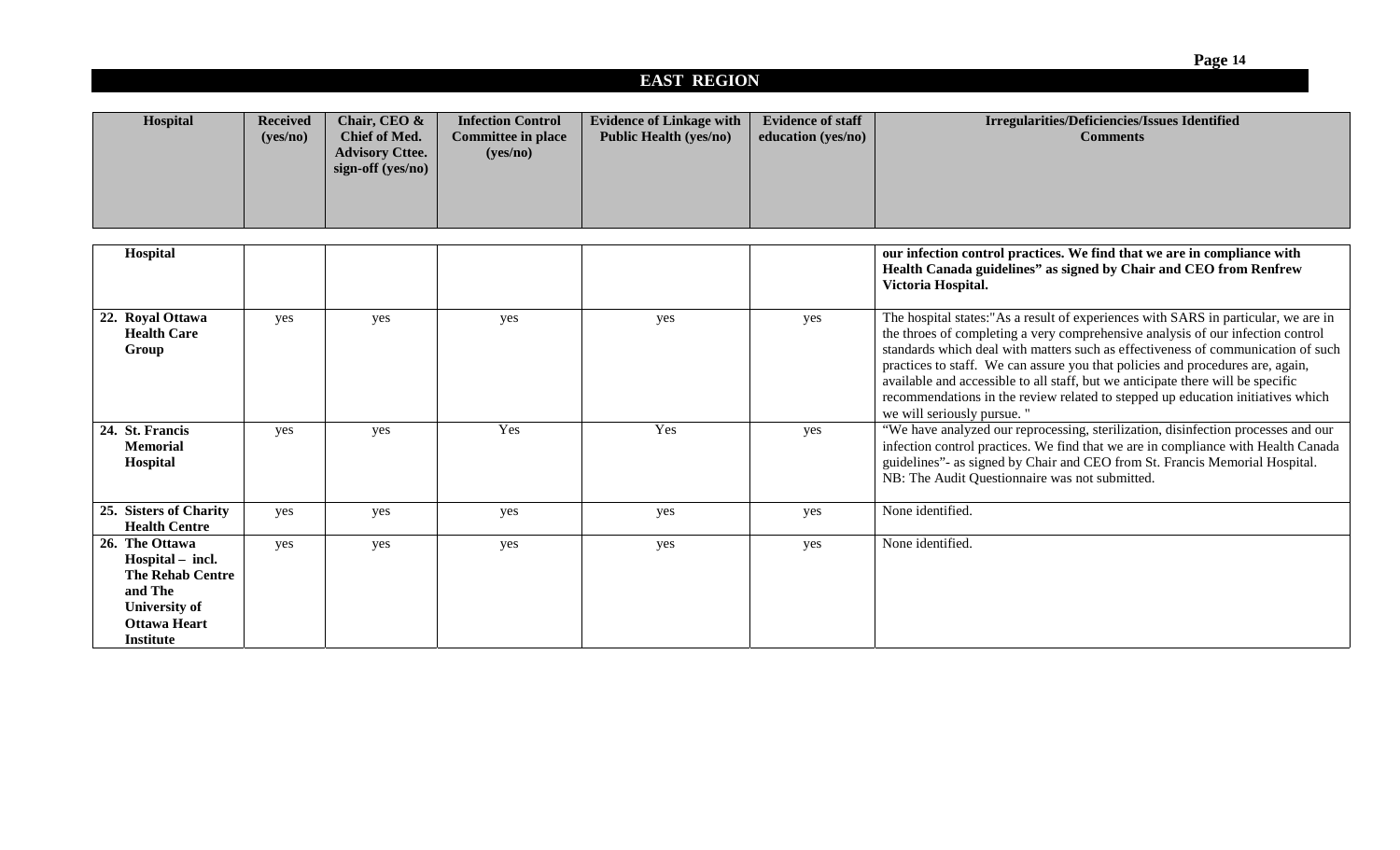|                                                                                                                                     |                             |                                                                                     |                                                                                                                                                                                                        |                                                                  |                                                | Page 15                                                                                                                                                                                                                                                                                                                                                                                                                                                                                                                                                                                                                                                                                                                                                                                                                                                                       |
|-------------------------------------------------------------------------------------------------------------------------------------|-----------------------------|-------------------------------------------------------------------------------------|--------------------------------------------------------------------------------------------------------------------------------------------------------------------------------------------------------|------------------------------------------------------------------|------------------------------------------------|-------------------------------------------------------------------------------------------------------------------------------------------------------------------------------------------------------------------------------------------------------------------------------------------------------------------------------------------------------------------------------------------------------------------------------------------------------------------------------------------------------------------------------------------------------------------------------------------------------------------------------------------------------------------------------------------------------------------------------------------------------------------------------------------------------------------------------------------------------------------------------|
|                                                                                                                                     |                             |                                                                                     |                                                                                                                                                                                                        | <b>EAST REGION</b>                                               |                                                |                                                                                                                                                                                                                                                                                                                                                                                                                                                                                                                                                                                                                                                                                                                                                                                                                                                                               |
| Hospital                                                                                                                            | <b>Received</b><br>(yes/no) | Chair, CEO &<br><b>Chief of Med.</b><br><b>Advisory Cttee.</b><br>sign-off (yes/no) | <b>Infection Control</b><br><b>Committee in place</b><br>(yes/no)                                                                                                                                      | <b>Evidence of Linkage with</b><br><b>Public Health (yes/no)</b> | <b>Evidence of staff</b><br>education (yes/no) | <b>Irregularities/Deficiencies/Issues Identified</b><br><b>Comments</b>                                                                                                                                                                                                                                                                                                                                                                                                                                                                                                                                                                                                                                                                                                                                                                                                       |
| 27. The Religious<br><b>Hospitallers of</b><br>Kingston St.<br>Joseph of the<br><b>Hotel Dieu of</b><br><b>Kingston</b>             | yes                         | yes                                                                                 | <b>Kingston Hospitals</b><br>Joint Infection Control<br>Committee reports to<br><b>Medical Advisory</b><br>Cttees at KGH and<br><b>HDH</b> and Professional<br><b>Advisory Cttee (PCCC</b><br>SMOL/MH) | yes                                                              | yes                                            | A tri-hospital working group conducted the audit - all clinical areas at KGH,<br>HDH and SMOL-PCCC were inspected by infection control professionals. A<br>detailed database of critical and semi-critical medical devices was developed. As a<br>result of the audit, they are satisfied that all cleaning, dis-infection and/or<br>sterilization practices are effective.<br>Surveillance and audit results are widely communicated through patient care<br>programs and to the Board.<br>An Infection Control Website and Intranet communication program is used to<br>facilitate dissemination of information throughout the three hospitals and Queen's<br>University Health Sciences Faculty.                                                                                                                                                                           |
| 28. The Religious<br><b>Hospitallers of St.</b><br><b>Joseph Health</b><br><b>Centre of</b><br><b>Cornwall Hotel</b><br><b>Dieu</b> | yes                         | yes                                                                                 | yes                                                                                                                                                                                                    | yes                                                              | yes                                            | None identified.                                                                                                                                                                                                                                                                                                                                                                                                                                                                                                                                                                                                                                                                                                                                                                                                                                                              |
| 29. Winchester<br><b>District Memorial</b><br>Hospital                                                                              | yes                         | yes                                                                                 | yes                                                                                                                                                                                                    | yes                                                              | yes                                            | The Audit findings have demonstrated that overall, the infection prevention and<br>control practices at our hospital comply with policies and procedures, meet<br>recognized standards and protect patient safety. Furthermore, we have uncovered<br>no situation which would warrant a retrospective analysis of cases or the<br>notification of former patients.<br>Furthermore, the Audit has identified areas for improvement in our<br>practices. The Audit Committee has made the following recommendations<br>which have been approved by Management:<br>Reactivate the Product Evaluation Committee to create an avenue where all<br>new pieces of equipment/devices, which will be reprocessed, are reviewed by<br>Infection Control to ensure there is an adequate documented reprocessing<br>procedure in place and appropriate training of personnel has occurred |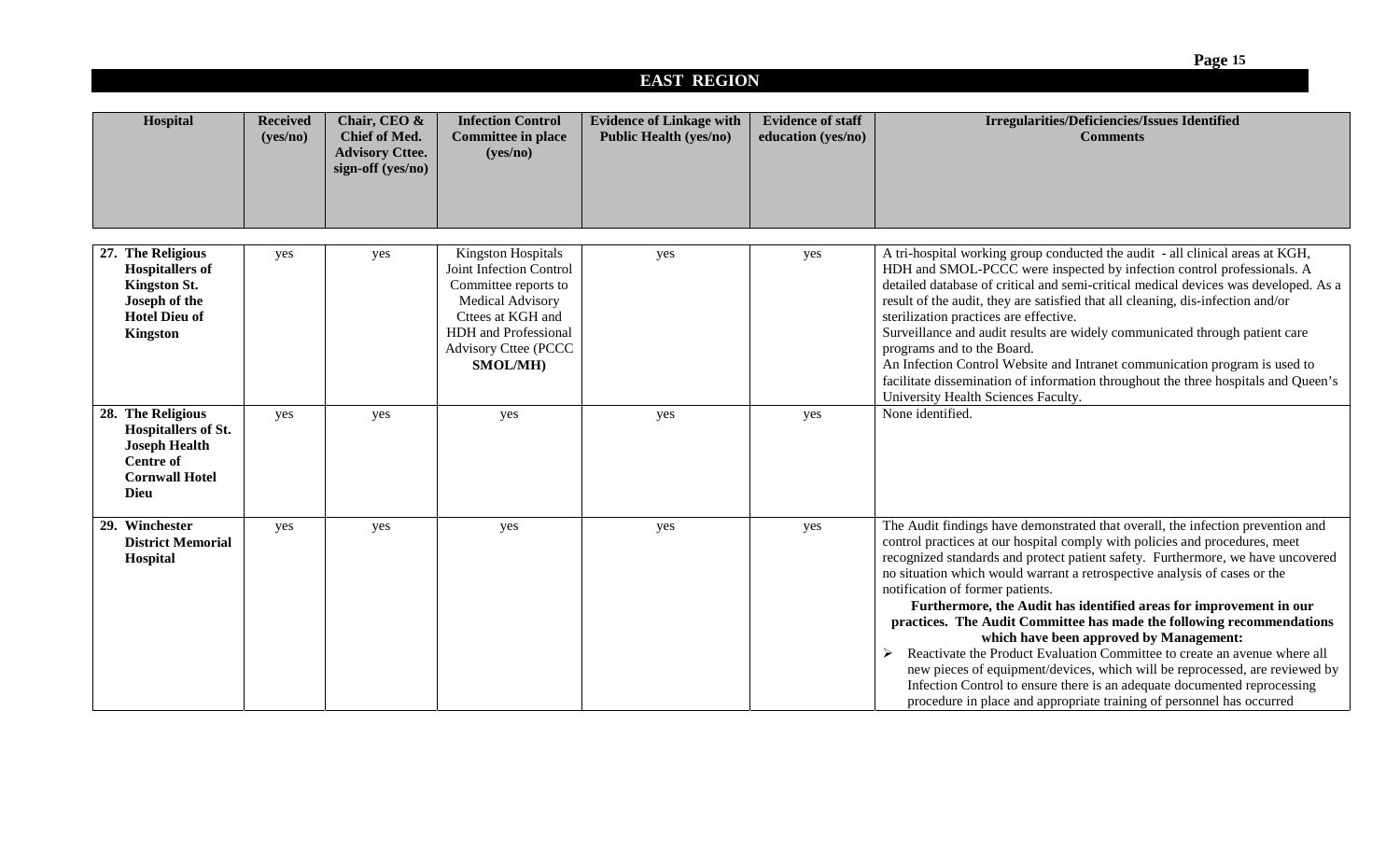| <b>EAST REGION</b> |                             |                                                                                     |                                                                   |                                                                  |                                                |                                                                                                                                                                                                                                                                                                                                                                                                                                                                                                                                         |  |  |
|--------------------|-----------------------------|-------------------------------------------------------------------------------------|-------------------------------------------------------------------|------------------------------------------------------------------|------------------------------------------------|-----------------------------------------------------------------------------------------------------------------------------------------------------------------------------------------------------------------------------------------------------------------------------------------------------------------------------------------------------------------------------------------------------------------------------------------------------------------------------------------------------------------------------------------|--|--|
| Hospital           | <b>Received</b><br>(yes/no) | Chair, CEO &<br><b>Chief of Med.</b><br><b>Advisory Cttee.</b><br>sign-off (yes/no) | <b>Infection Control</b><br><b>Committee in place</b><br>(yes/no) | <b>Evidence of Linkage with</b><br><b>Public Health (yes/no)</b> | <b>Evidence of staff</b><br>education (yes/no) | Irregularities/Deficiencies/Issues Identified<br><b>Comments</b>                                                                                                                                                                                                                                                                                                                                                                                                                                                                        |  |  |
|                    |                             |                                                                                     |                                                                   |                                                                  |                                                | Review of the use of the flash sterilizer<br>Discontinue the reuse of single use/disposable devices<br>Develop a formal "look back" and "patient notification program" to be<br>followed in the event patients, who could potentially be impacted by a breach<br>of infection control practice, are identified and notified in a timely manner<br>Explore the availability of annual competency testing of reprocessing staff<br>Develop a procedure to identify equipment, which has completed the high-<br>level disinfection process |  |  |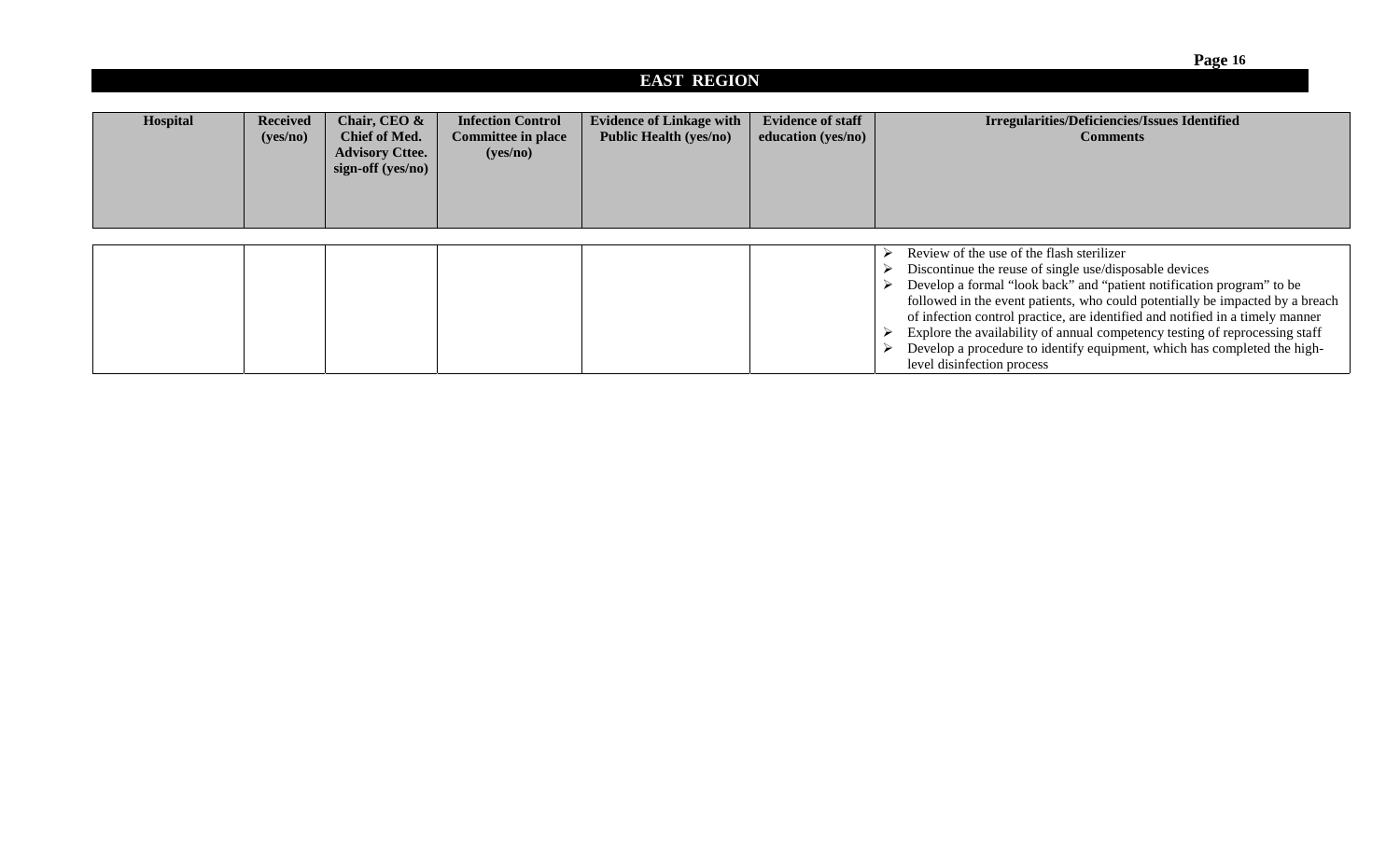# **NORTH REGION**

| Hospital                                                                                 | <b>Received</b><br>(yes/no) | Chair, CEO &<br>Chief of Med.<br><b>Advisory Cttee.</b><br>sign-off (yes/no) | <b>Infection Control</b><br><b>Committee in place</b><br>(yes/no) | <b>Evidence of Linkage with</b><br><b>Public Health (yes/no)</b> | <b>Evidence of staff</b><br>education (yes/no) | <b>Irregularities/Deficiencies/Issues Identified</b><br><b>Comments</b>                                                                                                              |
|------------------------------------------------------------------------------------------|-----------------------------|------------------------------------------------------------------------------|-------------------------------------------------------------------|------------------------------------------------------------------|------------------------------------------------|--------------------------------------------------------------------------------------------------------------------------------------------------------------------------------------|
|                                                                                          |                             |                                                                              |                                                                   |                                                                  |                                                |                                                                                                                                                                                      |
| <b>Anson General</b><br>Hospital                                                         | Yes                         | Yes                                                                          | Yes                                                               | Yes                                                              | Yes                                            | No irregularities/deficiencies/issues identified                                                                                                                                     |
| <b>Atikokan General</b><br>Hospital                                                      | Yes                         | Yes                                                                          | Yes                                                               | Yes                                                              | Yes                                            | No irregularities/deficiencies/issues identified                                                                                                                                     |
| <b>Bingham Memorial</b><br>Hospital                                                      | Yes                         | Yes                                                                          | Yes                                                               | Yes                                                              | Yes                                            | No irregularities/deficiencies/issues identified                                                                                                                                     |
| <b>Blind River District</b><br><b>Health Centre</b>                                      | Yes                         | Yes                                                                          | Yes                                                               | Yes                                                              | Yes                                            | No irregularities/deficiencies/issues identified                                                                                                                                     |
| <b>Dryden Regional</b><br><b>Health Centre</b>                                           | Yes                         | Yes                                                                          | Yes                                                               | Yes                                                              | Yes                                            | No irregularities/deficiencies/identified. As preventive measure, hospital is<br>increasing inventory of disposable instrument in order to decrease need for flash<br>sterilization. |
| <b>Englehart and District</b><br>Hospital                                                | Yes                         | Yes                                                                          | Yes                                                               | Yes                                                              | Yes                                            | Minor deficiencies were identified in audit and are being addressed.                                                                                                                 |
| <b>Espanola General</b><br>Hospital                                                      | Yes                         | yes                                                                          | Yes                                                               | Yes                                                              | Yes                                            | No irregularities/deficiencies/issues identified                                                                                                                                     |
| <b>Geraldton District</b><br>Hospital                                                    | Yes                         | Yes                                                                          | Yes                                                               | Yes                                                              | Yes                                            | No irregularities/deficiencies/issues identified                                                                                                                                     |
| <b>Hôpital Notre Dame</b><br>Hospital                                                    | Yes                         | Yes                                                                          | Yes                                                               | Yes                                                              | Yes                                            | No irregularities/deficiencies/issues identified                                                                                                                                     |
| Hôpital régional de<br><b>Sudbury Regional</b><br>Hospital                               | Yes                         | Yes                                                                          | Yes                                                               | Yes                                                              | Yes                                            | No significant issues. Identified areas where improvement is required that are<br>being dealt with.                                                                                  |
| Hornepayne<br><b>Community Hospital</b>                                                  | Yes                         | Yes                                                                          | Yes                                                               | Yes                                                              | Yes                                            | There were no major issues – minor policy changes and education required and<br>will be completed.                                                                                   |
| <b>Huntsville District</b><br><b>Memorial Hospital</b><br>(Algonquin Health<br>Services) | Yes                         | Yes                                                                          | Yes                                                               | Yes                                                              | Yes                                            | No irregularities/deficiencies/issues identified                                                                                                                                     |
| <b>James Bay General</b>                                                                 | Yes                         | Yes                                                                          | Yes                                                               | Yes                                                              | Yes                                            | No irregularities/deficiencies/issues identified                                                                                                                                     |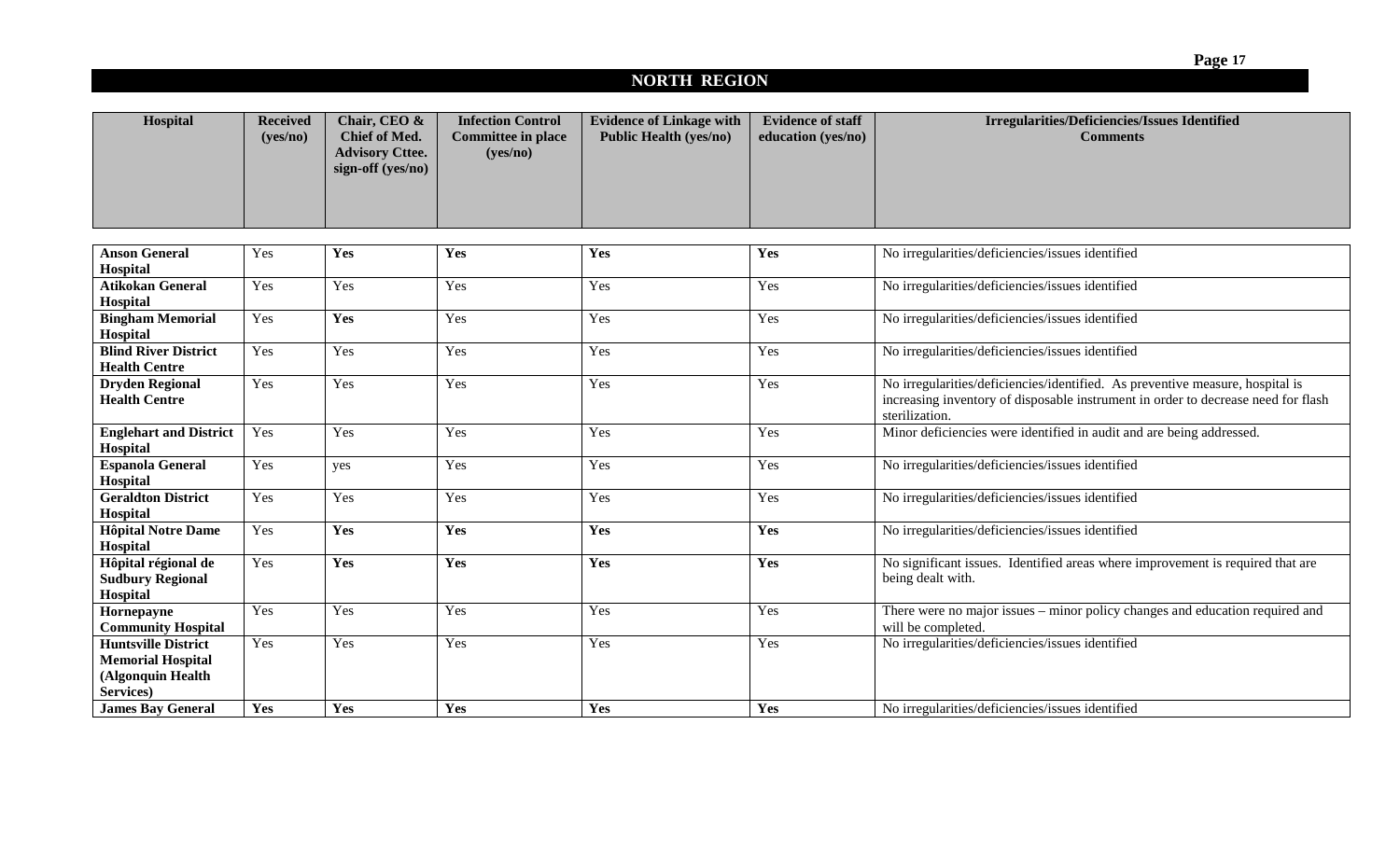# **NORTH REGION**

| Hospital                                            | <b>Received</b> | Chair, CEO &                            | <b>Infection Control</b>              | <b>Evidence of Linkage with</b> | <b>Evidence of staff</b> | Irregularities/Deficiencies/Issues Identified                                       |
|-----------------------------------------------------|-----------------|-----------------------------------------|---------------------------------------|---------------------------------|--------------------------|-------------------------------------------------------------------------------------|
|                                                     | (yes/no)        | Chief of Med.<br><b>Advisory Cttee.</b> | <b>Committee in place</b><br>(yes/no) | <b>Public Health (yes/no)</b>   | education (yes/no)       | <b>Comments</b>                                                                     |
|                                                     |                 | sign-off (yes/no)                       |                                       |                                 |                          |                                                                                     |
|                                                     |                 |                                         |                                       |                                 |                          |                                                                                     |
|                                                     |                 |                                         |                                       |                                 |                          |                                                                                     |
|                                                     |                 |                                         |                                       |                                 |                          |                                                                                     |
| Hospital                                            |                 |                                         |                                       |                                 |                          |                                                                                     |
| <b>Kirkland and District</b>                        | Yes             | Yes                                     | Yes                                   | Yes                             | Yes                      | No significant issues.                                                              |
| Hospital                                            |                 |                                         |                                       |                                 |                          | Areas for improvement identified appropriate action will be taken.                  |
| <b>Lady Dunn Health</b>                             | Yes             | Yes                                     | Yes                                   | Yes                             | Yes                      | No irregularities/deficiencies/issues identified                                    |
| <b>Centre</b>                                       |                 |                                         |                                       |                                 |                          |                                                                                     |
| <b>Lady Minto Hospital</b>                          | Yes             | Yes                                     | Yes                                   | Yes                             | Yes                      | No irregularities/deficiencies/issues identified                                    |
| Lake of the Woods                                   | Yes             | Yes                                     | Yes                                   | Yes                             | Yes                      | No irregularities/deficiencies/issues identified; minor issues have been identified |
| <b>District Hospital</b>                            |                 |                                         |                                       |                                 |                          | and will be addressed.                                                              |
| <b>Manitoulin Health</b>                            | Yes             | Yes                                     | Yes                                   | Yes                             | Yes                      | Hospital is managing their responsibilities.                                        |
| <b>Centre</b>                                       |                 |                                         |                                       |                                 |                          |                                                                                     |
| Manitouwadge<br><b>General Hospital</b>             | Yes             | Yes                                     | Yes                                   | Yes                             | Yes                      | No deficiencies/irregularities/issues identified.                                   |
| <b>Mattawa General</b>                              | Yes             | CEO only. Other                         | Yes                                   | Yes                             | Yes                      | Two minor areas for improvement noted.                                              |
| Hospital                                            |                 | two on Monday                           |                                       |                                 |                          |                                                                                     |
| <b>The McCausland</b>                               | Yes             | Yes                                     | Yes, referred to as                   | Yes                             | Yes                      | No irregularities/deficiencies/ issues identified                                   |
| Hospital                                            |                 |                                         | <b>Environmental Team</b>             |                                 |                          |                                                                                     |
| <b>Nipigon District</b><br><b>Memorial Hospital</b> | Yes             | Yes                                     | Yes                                   | Yes                             | Yes                      | I/C committee processes need to be formalized. I/C policies need to be updated.     |
| Weeneebayko - Moose                                 | Yes             | Yes                                     | Yes                                   | Yes                             | Yes                      | No irregularities/deficiencies/issues identified                                    |
| Factory                                             |                 |                                         |                                       |                                 |                          |                                                                                     |
| <b>North Bay General</b>                            | Yes             | Yes                                     | Yes                                   | Yes                             | Yes                      | No irregularities/deficiencies/issues identified                                    |
| Hospital                                            |                 |                                         |                                       |                                 |                          |                                                                                     |
| <b>Northeast Mental</b>                             | Yes             | Yes                                     | Yes                                   | Yes                             | Yes                      | No irregularities/deficiencies/issues identified                                    |
| <b>Health Centre</b>                                |                 |                                         |                                       |                                 |                          |                                                                                     |
| <b>The Red Lake</b>                                 | Yes             | Yes                                     | Yes                                   | Yes                             | Yes                      | No irregularities/deficiencies/major issues identified; Board plans to undertake a  |
| <b>Margaret Cochenour</b>                           |                 |                                         |                                       |                                 |                          | thorough review.                                                                    |
| <b>Memorial Hospital</b>                            |                 |                                         |                                       |                                 |                          |                                                                                     |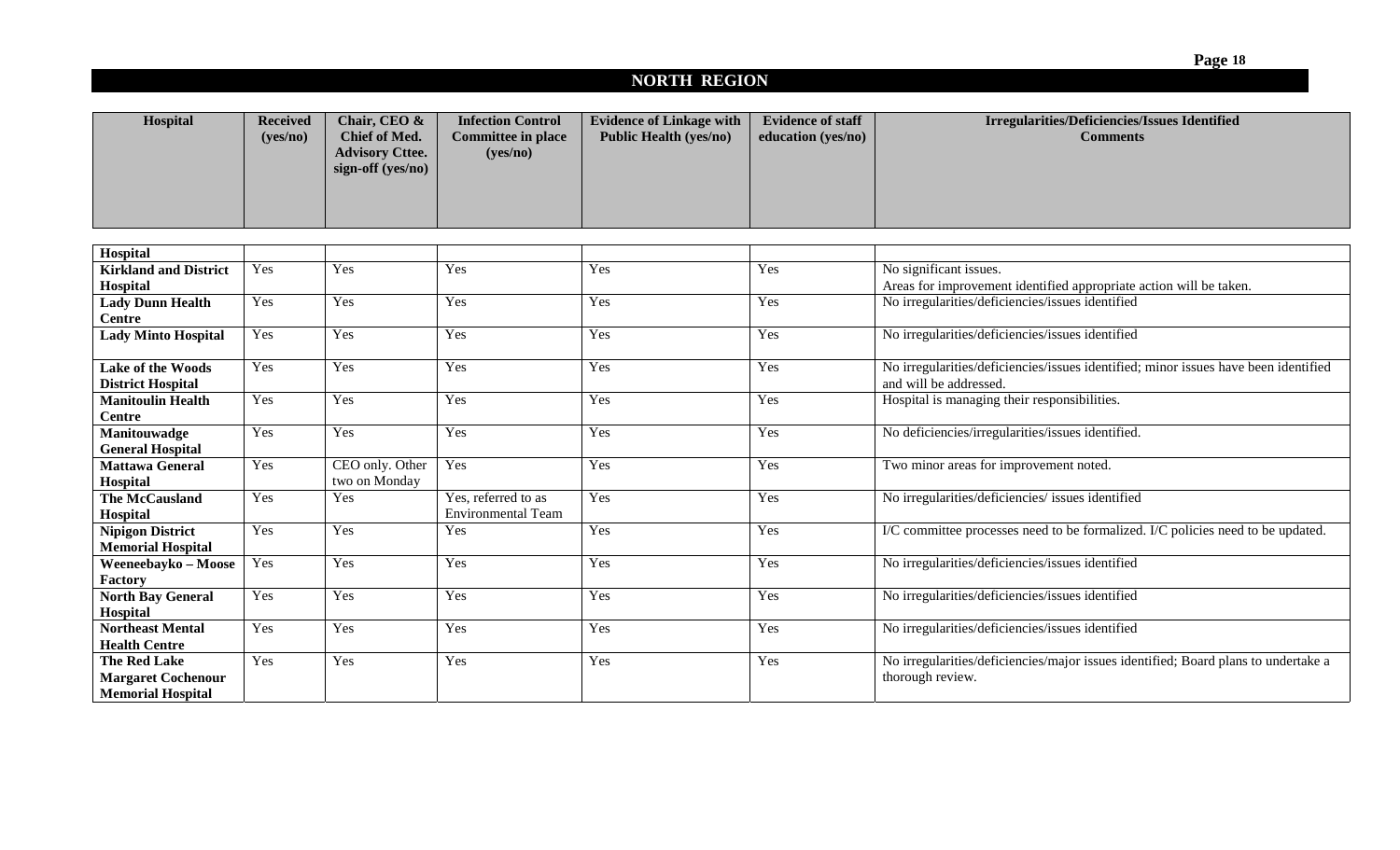# **NORTH REGION**

| Hospital                                                               | <b>Received</b><br>(yes/no) | Chair, CEO &<br><b>Chief of Med.</b><br><b>Advisory Cttee.</b><br>sign-off (yes/no) | <b>Infection Control</b><br><b>Committee in place</b><br>(yes/no) | <b>Evidence of Linkage with</b><br><b>Public Health (yes/no)</b> | <b>Evidence of staff</b><br>education (yes/no) | <b>Irregularities/Deficiencies/Issues Identified</b><br><b>Comments</b>                                           |
|------------------------------------------------------------------------|-----------------------------|-------------------------------------------------------------------------------------|-------------------------------------------------------------------|------------------------------------------------------------------|------------------------------------------------|-------------------------------------------------------------------------------------------------------------------|
| <b>Riverside Health Care</b>                                           | Yes                         | Yes                                                                                 | Yes                                                               | Yes                                                              | Yes                                            | No irregularities/deficiencies/issues identified                                                                  |
| <b>Facilities Inc.</b>                                                 |                             |                                                                                     |                                                                   |                                                                  |                                                |                                                                                                                   |
| <b>Sault Area Hospital</b>                                             | Yes                         | Yes                                                                                 | Yes                                                               | Yes                                                              | Yes                                            | No significant concerns. Areas of improvement have been identified and are<br>being addressed.                    |
| Sensenbrenner<br>Hospital                                              | Yes                         | Yes                                                                                 | Yes                                                               | Yes                                                              | Yes                                            | No irregularities/deficiencies/issues identified                                                                  |
| Services de Santé de<br><b>Chapleau Health</b><br><b>Services</b>      | Yes                         | Yes                                                                                 | Yes                                                               | Yes                                                              | Yes                                            | No major issues identified.                                                                                       |
| <b>Sioux Lookout Meno-</b><br><b>Ya-Win Health Centre</b>              | Yes                         | Yes                                                                                 | Yes                                                               | Yes                                                              | Yes                                            | No irregularities/deficiencies/issues identified                                                                  |
| <b>Smooth Rock Falls</b><br><b>General Hospital</b>                    | Yes                         | Yes                                                                                 | Yes                                                               | Yes                                                              | Yes                                            | No irregularities/deficiencies/issues identified                                                                  |
| <b>South Muskoka</b><br><b>Memorial Hospital</b>                       | Yes                         | CEO only, others<br>to follow                                                       | Yes                                                               | Yes                                                              | Yes                                            | No irregularities/deficiencies/issues identified                                                                  |
| <b>St. Joseph's Care</b><br>Group                                      | Yes                         | Yes                                                                                 | Yes                                                               | Yes                                                              | Yes                                            | No irregularities/deficiencies/ major issues identified; letter states minor<br>deficiencies are being addressed. |
| <b>St. Joseph's General</b><br><b>Hospital-Elliot Lake</b>             | Yes                         | CEO, COS<br>signature only                                                          | Yes                                                               | Yes                                                              | Yes                                            | No issues. Needs work on some policies and procedures that will be completed<br>shortly.                          |
| <b>Temiskaming Hospital</b>                                            | Yes                         | Yes                                                                                 | Yes                                                               | Yes                                                              | Yes                                            | No irregularities/deficiencies/ major issues identified. Letter states minor issues<br>are being addressed.       |
| <b>Timmins and District</b><br>Hospital                                | Yes                         | Yes                                                                                 | Yes                                                               | Yes                                                              | Yes                                            | No irregularities/deficiencies/issues identified                                                                  |
| <b>Thunder Bay Regional</b><br><b>Health Sciences</b><br><b>Centre</b> | Yes                         | Yes                                                                                 | Yes                                                               | Yes                                                              | Yes                                            | No irregularities/deficiencies/ major issues identified; letter states minor issues are<br>being addressed.       |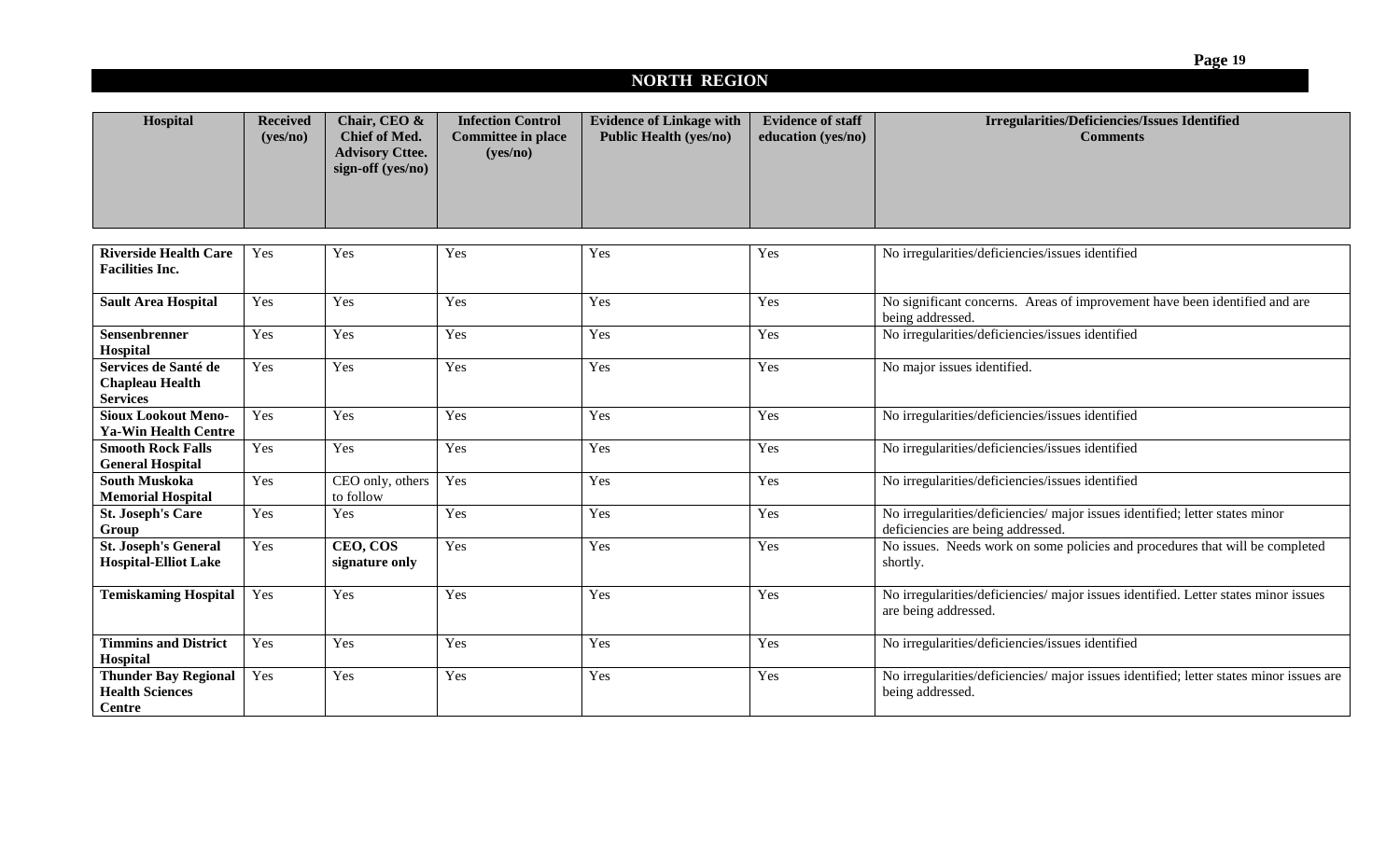|                           |                     |                        |                           |                                 |                          | Page 20                                                                                 |  |  |  |  |  |
|---------------------------|---------------------|------------------------|---------------------------|---------------------------------|--------------------------|-----------------------------------------------------------------------------------------|--|--|--|--|--|
|                           | <b>NORTH REGION</b> |                        |                           |                                 |                          |                                                                                         |  |  |  |  |  |
|                           |                     |                        |                           |                                 |                          |                                                                                         |  |  |  |  |  |
| Hospital                  | <b>Received</b>     | Chair, CEO &           | <b>Infection Control</b>  | <b>Evidence of Linkage with</b> | <b>Evidence of staff</b> | <b>Irregularities/Deficiencies/Issues Identified</b>                                    |  |  |  |  |  |
|                           | (yes/no)            | <b>Chief of Med.</b>   | <b>Committee in place</b> | <b>Public Health (yes/no)</b>   | education (yes/no)       | <b>Comments</b>                                                                         |  |  |  |  |  |
|                           |                     | <b>Advisory Cttee.</b> | (yes/no)                  |                                 |                          |                                                                                         |  |  |  |  |  |
|                           |                     | sign-off (yes/no)      |                           |                                 |                          |                                                                                         |  |  |  |  |  |
|                           |                     |                        |                           |                                 |                          |                                                                                         |  |  |  |  |  |
|                           |                     |                        |                           |                                 |                          |                                                                                         |  |  |  |  |  |
|                           |                     |                        |                           |                                 |                          |                                                                                         |  |  |  |  |  |
| <b>West Parry Sound</b>   | Yes                 | Yes                    | Yes                       | Yes                             | Yes                      | No irregularities/deficiencies/issues identified                                        |  |  |  |  |  |
| <b>Health Centre</b>      |                     |                        |                           |                                 |                          |                                                                                         |  |  |  |  |  |
| <b>The West Nipissing</b> | Yes                 | Yes                    | Yes                       | Yes                             | Yes                      | No irregularities/deficiencies/ major issues identified; letter states minor issues are |  |  |  |  |  |
| <b>General Hospital</b>   |                     |                        |                           |                                 |                          | being addressed                                                                         |  |  |  |  |  |
| <b>Wilson Memorial</b>    | Yes                 | Yes                    | Yes                       | Yes                             | Yes                      | No irregularities/deficiencies/ major issues identified                                 |  |  |  |  |  |
| <b>General Hospital</b>   |                     |                        |                           |                                 |                          |                                                                                         |  |  |  |  |  |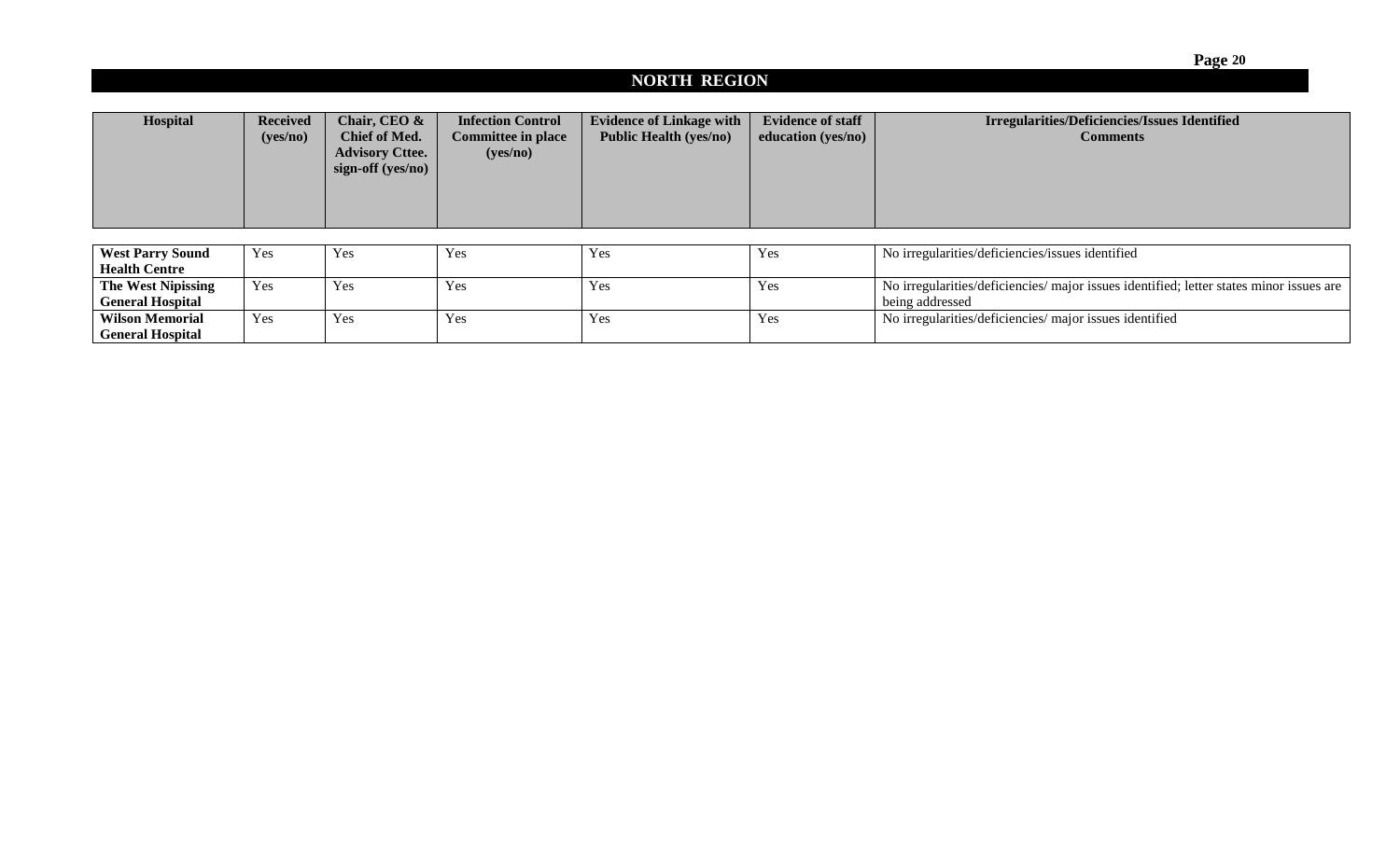# **SOUTH WEST REGION**

| Hospital                                        | <b>Received</b><br>(yes/no) | Chair, CEO &<br>Chief of Med.<br><b>Advisory Cttee.</b><br>sign-off (yes/no) | <b>Infection Control</b><br><b>Committee in place</b><br>(yes/no) | <b>Evidence of Linkage with</b><br><b>Public Health (yes/no)</b> | <b>Evidence of staff</b><br>education (yes/no) | <b>Irregularities/Deficiencies/Issues Identified</b><br><b>Comments</b>                                                                               |
|-------------------------------------------------|-----------------------------|------------------------------------------------------------------------------|-------------------------------------------------------------------|------------------------------------------------------------------|------------------------------------------------|-------------------------------------------------------------------------------------------------------------------------------------------------------|
|                                                 |                             |                                                                              |                                                                   |                                                                  |                                                |                                                                                                                                                       |
| <b>Leamington District</b><br>Memorial Hospital | Yes                         | Yes                                                                          | Yes                                                               | Yes                                                              | Yes                                            | No irregularities/deficiencies/issues identified.                                                                                                     |
| Hotel-Dieu Grace                                | Yes                         | Yes                                                                          | N <sub>o</sub>                                                    | Yes                                                              | Yes                                            | Hospital is initiating a regional I/C committee for the 3 Essex County hospitals.<br>Draft Terms of Reference have been provided in their submission. |
| Windsor Regional                                | Yes                         | Yes                                                                          | Yes                                                               | Yes                                                              | Yes                                            | No irregularities/deficiencies/issues identified.                                                                                                     |
| Chatham-Kent Health<br>Alliance                 | Yes                         | Yes                                                                          | Yes                                                               | Yes                                                              | Yes                                            | No irregularities/deficiencies/issues identified.                                                                                                     |
| Alexandra Marine and<br>General Hospital        | Yes                         | Yes                                                                          | Yes                                                               | Yes                                                              | Yes                                            | No irregularities/deficiencies/issues identified.                                                                                                     |
| <b>Grey Bruce Health</b><br>Services            | Yes                         | Yes                                                                          | Yes                                                               | Yes                                                              | Yes                                            | No irregularities/deficiencies/issues identified.                                                                                                     |
| Hanover & District<br>Hospital                  | Yes                         | Yes                                                                          | Yes                                                               | Yes                                                              | Yes                                            | No irregularities/deficiencies/issues identified.                                                                                                     |
| Alexandra Hospital,<br>Ingersoll                | Yes                         | Yes                                                                          | Yes                                                               | Yes                                                              | Yes                                            | No irregularities/deficiencies/issues identified.                                                                                                     |
| <b>Listowel Memorial</b><br>Hospital            | Yes                         | Yes                                                                          | $Yes - share a joint$<br>ICC with Wingham &<br>District Hospital  | Yes                                                              | Yes                                            | No irregularities/deficiencies/issues identified.                                                                                                     |
| Wingham District<br>Hospital                    | Yes                         | Yes                                                                          | $Yes - share a joint$<br>ICC with Listowel                        | Yes                                                              | Yes                                            | No irregularities/deficiencies/issues identified.                                                                                                     |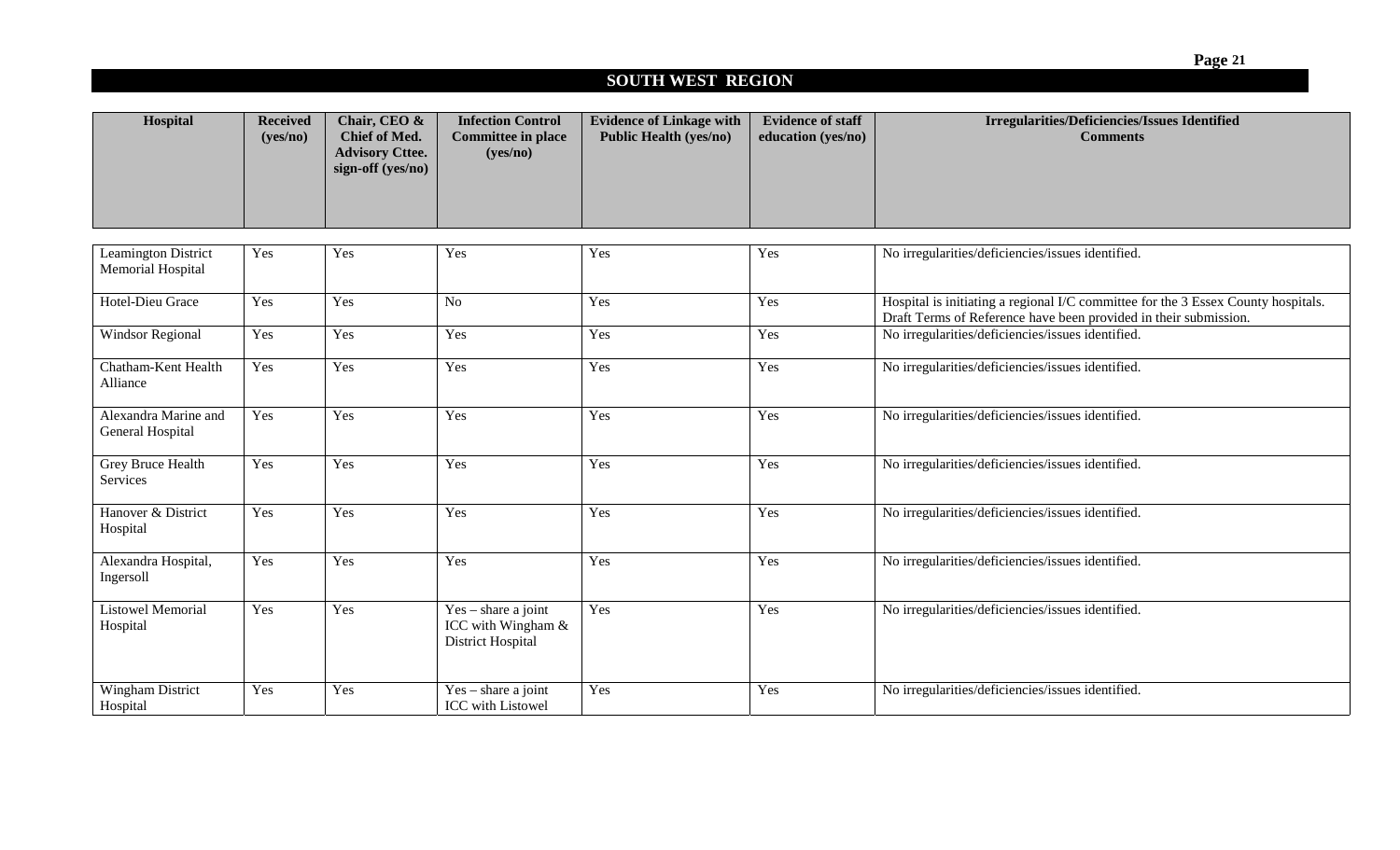### **SOUTH WEST REGION**

| Hospital | <b>Received</b><br>(yes/no) | Chair, CEO &<br>Chief of Med.<br><b>Advisory Cttee.</b><br>sign-off (yes/no) | <b>Infection Control</b><br><b>Committee in place</b><br>(yes/no) | <b>Evidence of Linkage with</b><br><b>Public Health (yes/no)</b> | <b>Evidence of staff</b><br>education (yes/no) | Irregularities/Deficiencies/Issues Identified<br><b>Comments</b> |
|----------|-----------------------------|------------------------------------------------------------------------------|-------------------------------------------------------------------|------------------------------------------------------------------|------------------------------------------------|------------------------------------------------------------------|
|          |                             |                                                                              |                                                                   |                                                                  |                                                |                                                                  |

|                                                                                    |     |                                           | Memorial Hospital                                                                   |     |     |                                                   |
|------------------------------------------------------------------------------------|-----|-------------------------------------------|-------------------------------------------------------------------------------------|-----|-----|---------------------------------------------------|
| <b>Four Counties Health</b><br>Services                                            | Yes | Yes                                       | $Yes - share a joint$<br><b>ICC</b> with Strathroy<br>Middlesex General<br>Hospital | Yes | Yes | No irregularities/deficiencies/issues identified. |
| <b>Strathroy Middlesex</b><br>General Hospital                                     | Yes | Yes                                       | $Yes - share a joint$<br>ICC with Four<br><b>Counties Health</b><br>Services        | Yes | Yes | No irregularities/deficiencies/issues identified. |
| <b>Tillsonburg Dsitrict</b><br>Memorial Hospital                                   | Yes | Yes                                       | Yes                                                                                 | Yes | Yes | No irregularities/deficiencies/issues identified. |
| <b>Woodstock General</b><br>Hospital                                               | Yes | Yes                                       | Yes                                                                                 | Yes | Yes | No irregularities/deficiencies/issues identified. |
| Huron Perth Healthcare<br>Alliance (Clinton, St.<br>Marys, Seaforth,<br>Stratford) | Yes | Yes                                       | Yes                                                                                 | Yes | Yes | No irregularities/deficiencies/issues identified. |
| <b>Bluewater Health</b>                                                            | Yes | Yes                                       | Yes                                                                                 | Yes | Yes | No irregularities/deficiencies/issues identified. |
| South Huron Hospital                                                               | Yes | Rec'd draft ltr.<br>signatures<br>pending | Yes                                                                                 | Yes | Yes | No irregularities/deficiencies/issues identified. |
| South Bruce Grey                                                                   | Yes | CEO & Chair,                              | $Yes - corporate$                                                                   | Yes | Yes | No irregularities/deficiencies/issues identified. |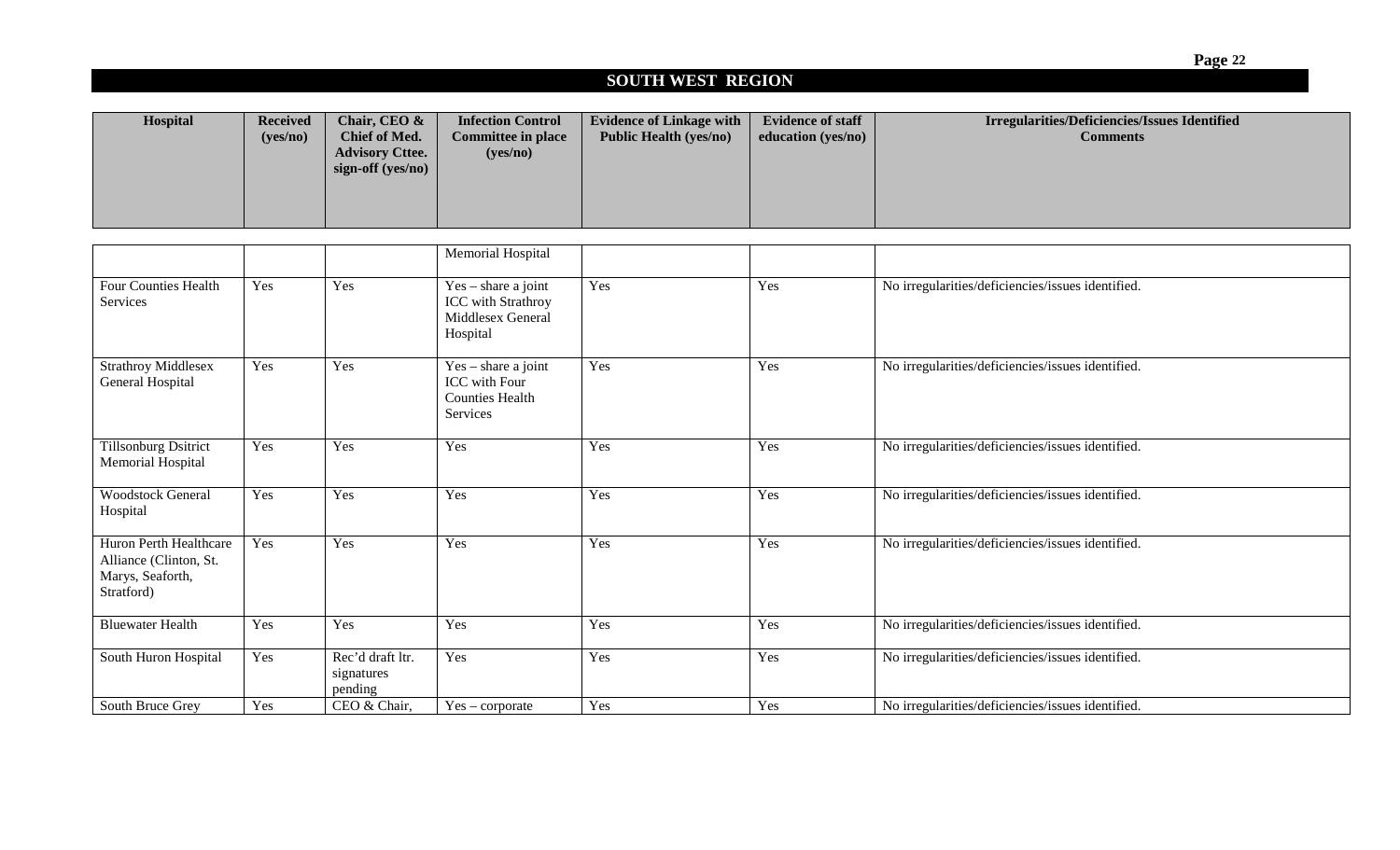### **SOUTH WEST REGION**

| Hospital | <b>Received</b> | Chair, CEO &                                  | <b>Infection Control</b>  | <b>Evidence of Linkage with</b> | <b>Evidence of staff</b>   | <b>Irregularities/Deficiencies/Issues Identified</b> |
|----------|-----------------|-----------------------------------------------|---------------------------|---------------------------------|----------------------------|------------------------------------------------------|
|          | (yes/no)        | <b>Chief of Med.</b>                          | <b>Committee in place</b> | <b>Public Health (yes/no)</b>   | education (yes/no) $\vert$ | <b>Comments</b>                                      |
|          |                 | <b>Advisory Cttee.</b><br>sign-off $(yes/no)$ | (yes/no)                  |                                 |                            |                                                      |

| <b>Health Services</b>                  |     | Chief of Staff<br>pending | committee for all sites                                                                                                           |     |     |                                                   |
|-----------------------------------------|-----|---------------------------|-----------------------------------------------------------------------------------------------------------------------------------|-----|-----|---------------------------------------------------|
| St. Thomas-Elgin<br>General Hospital    | Yes | Yes                       | No committee<br>established; however,<br>there is an IC<br>specialist who leads a<br>small group<br>responsible for IC<br>issues. | Yes | Yes | No irregularities/deficiencies/issues identified. |
| <b>London Health Sciences</b><br>Centre | Yes | Yes                       | $Yes - share a joint$<br>ICC with St. Joseph's<br><b>Health Care</b>                                                              | Yes | Yes | No irregularities/deficiencies/issues identified. |
| St. Joseph's Health Care                | Yes | Yes                       | $Yes - share a joint$<br>ICC with London<br><b>Health Sciences</b><br>Centre                                                      | Yes | Yes | No irregularities/deficiencies/issues identified. |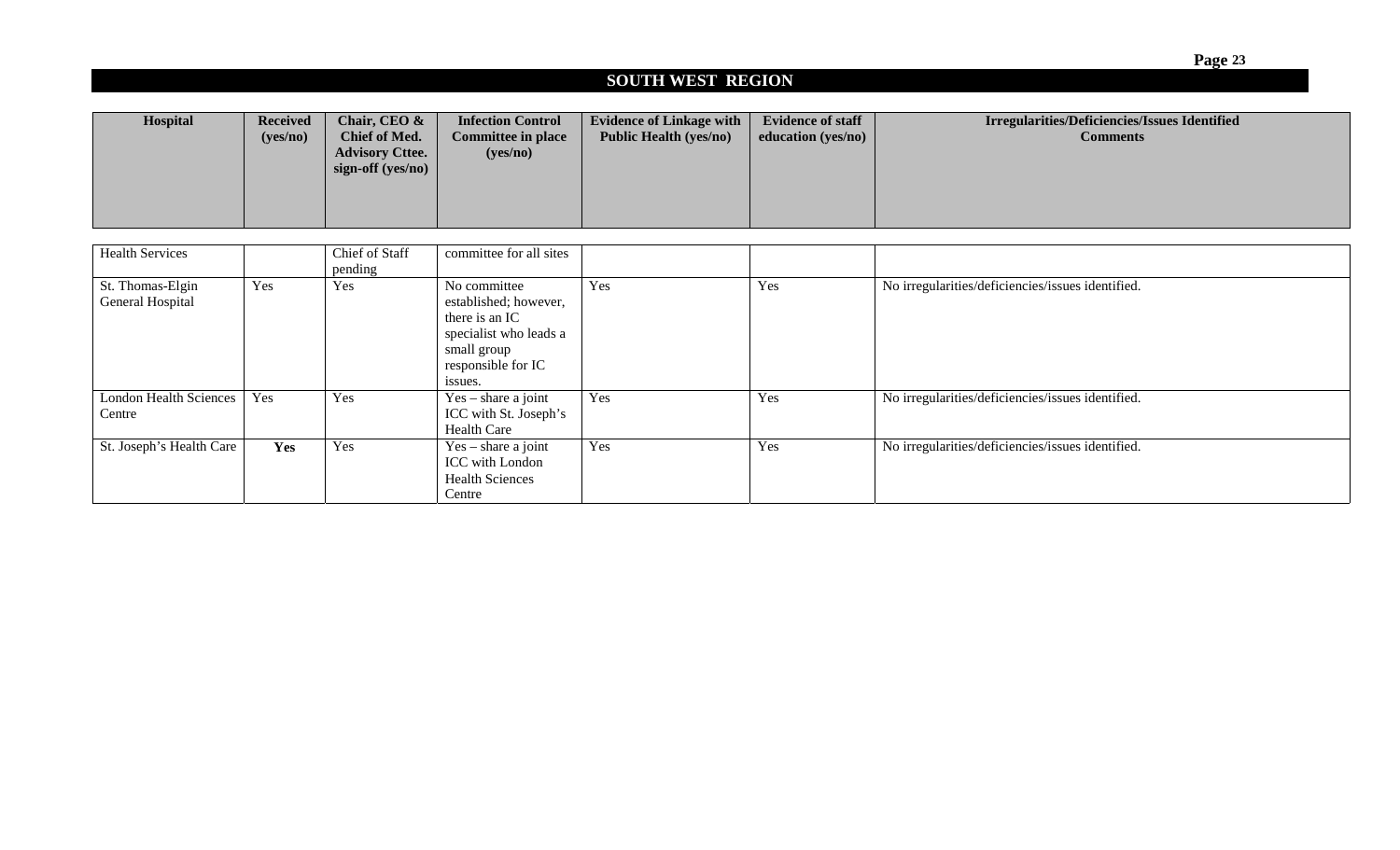# **TORONTO REGION**

| Hospital                                         | <b>Received</b><br>(yes/no) | Chair, CEO &<br>Chief of Med.                     | <b>Infection Control</b><br><b>Committee in place</b>                  | <b>Evidence of Linkage with</b><br><b>Public Health (yes/no)</b> | <b>Evidence of staff</b><br>education (yes/no) | <b>Irregularities/Deficiencies/Issues Identified</b><br><b>Comments</b>                                                                                                                    |
|--------------------------------------------------|-----------------------------|---------------------------------------------------|------------------------------------------------------------------------|------------------------------------------------------------------|------------------------------------------------|--------------------------------------------------------------------------------------------------------------------------------------------------------------------------------------------|
|                                                  |                             | <b>Advisory Cttee.</b><br>sign-off (yes/no)       | (yes/no)                                                               |                                                                  |                                                |                                                                                                                                                                                            |
|                                                  |                             |                                                   |                                                                        |                                                                  |                                                |                                                                                                                                                                                            |
| <b>Baycrest Centre for</b><br>Geriatric Care     | Yes                         | Yes                                               | Yes                                                                    | Yes                                                              | Yes                                            | No patient risk issues. Minor process improvements (e.g. standardization of<br>terminology) are in progress.                                                                               |
| Bloorview-MacMillan<br>Children's Centre         | Yes                         | CEO, Chief of<br>MAC, Vice<br>Chair *             | Yes                                                                    | Yes                                                              | Yes                                            | None. * Following up for Board Chair's signature.                                                                                                                                          |
| <b>Bridgepoint Hospital</b>                      | Yes                         | Yes                                               | Yes                                                                    | Yes                                                              | Yes                                            | None                                                                                                                                                                                       |
| Casey House                                      | Yes                         | CEO & Chief of<br>MAC*                            | <b>Use Infection Control</b><br>Committee at St.<br>Michael's Hospital | Yes                                                              | Yes                                            | None. * Following up for Board Chair's signature.                                                                                                                                          |
| <b>Centre for Addiction</b><br>and Mental Health | Yes                         | $\overline{CEO}$ only $*$                         | Yes                                                                    | Yes                                                              | Yes                                            | None. *Following up for Board Chair and MAC Chair's signatures.                                                                                                                            |
| The Hospital for Sick<br>Children                | Yes                         | CEO & Chief<br>Med Officer only                   | Yes                                                                    | Yes                                                              | Yes                                            | None. * Following up for Board Chair's signature.                                                                                                                                          |
| Humber River Regional<br>Hospital                | Yes                         | Yes                                               | Yes                                                                    | Yes                                                              | Yes                                            | No patient risks identified. Minor process improvements were implemented.                                                                                                                  |
| Mount Sinai Hospital                             | Yes                         | CEO, Chief of<br>MAC only *                       | Yes                                                                    | Yes                                                              | Yes                                            | None. * Following up for Board Chair's signature.                                                                                                                                          |
| North York General<br>Hospital                   | Yes                         | Yes                                               | Yes                                                                    | Yes                                                              | Yes                                            | None. Relocated reprocessing of some instruments to a centralized department<br>(Central Supply and Reprocessing).                                                                         |
| Providence Centre                                | Yes                         | Yes                                               | Yes                                                                    | Yes                                                              | Yes                                            | None                                                                                                                                                                                       |
| Rouge Valley Health<br>System                    | Yes                         | Yes                                               | Yes                                                                    | Yes                                                              | Yes                                            | None                                                                                                                                                                                       |
| Runnymede                                        | Yes                         | Yes                                               | Yes                                                                    | Yes                                                              | Yes                                            | None                                                                                                                                                                                       |
| St. John's<br>Rehabilitation Hospital            | Yes                         | Yes                                               | Yes                                                                    | Yes                                                              | Yes                                            | None                                                                                                                                                                                       |
| St. Joseph's Health<br>Centre                    | Yes                         | CEO and Chief<br>of MAC only.<br>(Chair will sign | Yes                                                                    | Yes                                                              | Yes                                            | No patient risk issues. One minor discrepancy was identified in the ER,<br>immediately corrected and reported to the Ministry in early December 2003.<br>There are no patient care issues. |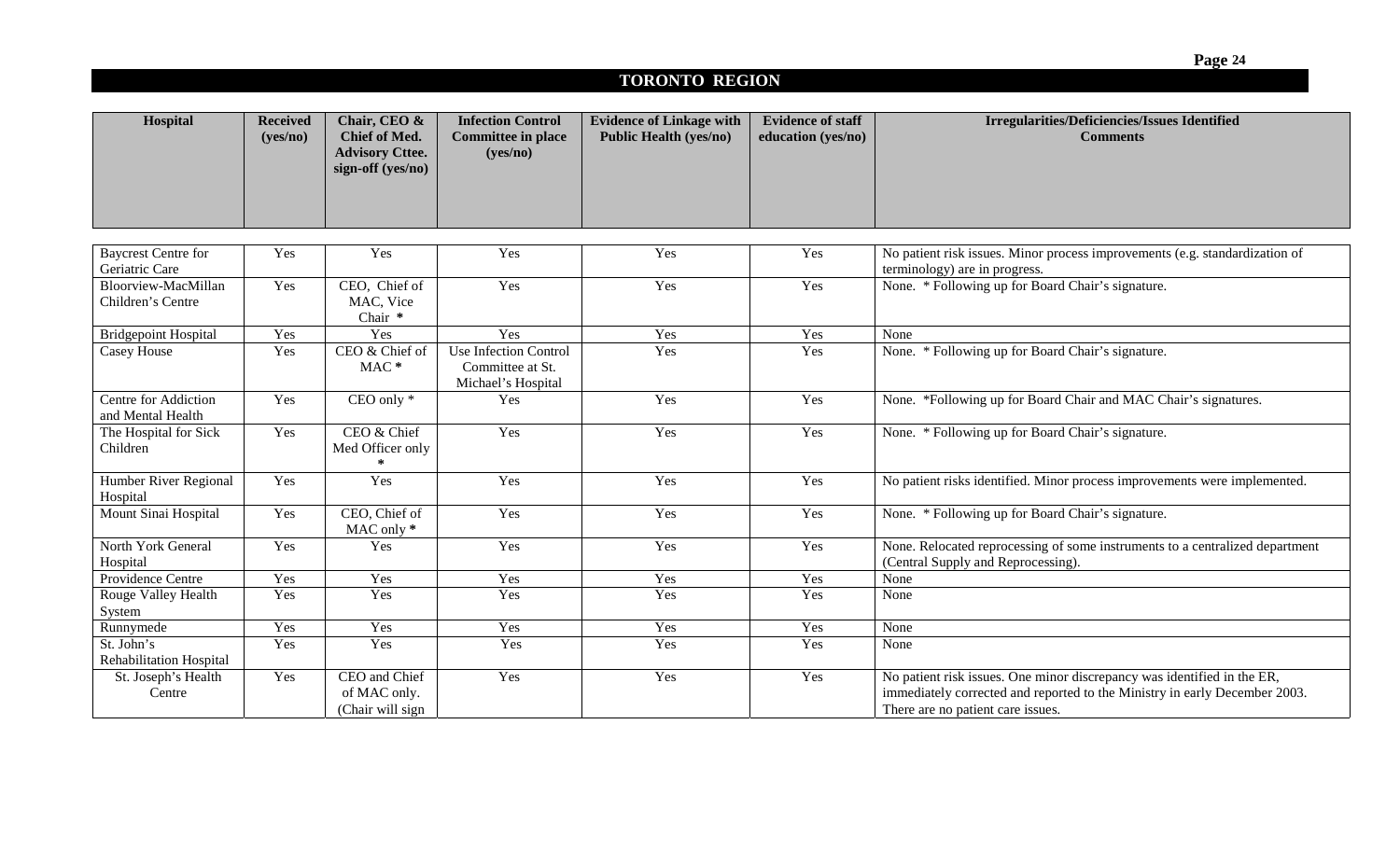# **TORONTO REGION**

| Hospital | <b>Received</b> | Chair, CEO &           | <b>Infection Control</b>  | <b>Evidence of Linkage with</b> | <b>Evidence of staff</b> | <b>Irregularities/Deficiencies/Issues Identified</b> |
|----------|-----------------|------------------------|---------------------------|---------------------------------|--------------------------|------------------------------------------------------|
|          | (yes/no)        | <b>Chief of Med.</b>   | <b>Committee in place</b> | <b>Public Health (yes/no)</b>   | education (yes/no)       | <b>Comments</b>                                      |
|          |                 | <b>Advisory Cttee.</b> | (ves/no)                  |                                 |                          |                                                      |
|          |                 | sign-off (yes/no)      |                           |                                 |                          |                                                      |
|          |                 |                        |                           |                                 |                          |                                                      |
|          |                 |                        |                           |                                 |                          |                                                      |
|          |                 |                        |                           |                                 |                          |                                                      |

|                                                            |     | next week)     |     |                |     |                                                                                                                                                                                                                                                                                                                                                                                                                                                                           |
|------------------------------------------------------------|-----|----------------|-----|----------------|-----|---------------------------------------------------------------------------------------------------------------------------------------------------------------------------------------------------------------------------------------------------------------------------------------------------------------------------------------------------------------------------------------------------------------------------------------------------------------------------|
| St. Michael's Hospital                                     | Yes | Yes            | Yes | Yes            | Yes | Changed process for cleaning cryostat probe from alcohol to high level<br>disinfection. No patient care issues.                                                                                                                                                                                                                                                                                                                                                           |
| Sunnybrook and<br>Women's Health<br><b>Sciences Centre</b> | Yes | Yes            | Yes | Yes            | Yes | On November $13th$ , 2003 the ministry was informed that the disinfection process<br>utilized in the trans-rectal ultrasound biopsy in the hospital's outpatient urology<br>department between December 1999 and August 2003 was inadequate. 861 men<br>were advised to receive testing for hepatitis B, C and HIV. As a result of this<br>issue, the hospital immediately corrected the practice. The hospital continues to<br>conduct on-going follow-up with patients. |
| The Scarborough<br>Hospital                                | Yes | $CEO$ only $*$ | Yes | Yes            | Yes | No patient risk issues; opportunities for minor improvements identified and being<br>implemented. *Following up for Board Chair & Chief of MAC signatures.                                                                                                                                                                                                                                                                                                                |
| <b>Toronto East General</b><br>Hospital                    | Yes | Yes            | Yes | Yes            | Yes | None                                                                                                                                                                                                                                                                                                                                                                                                                                                                      |
| <b>Toronto Grace</b>                                       | Yes | Yes            | Yes | N <sub>o</sub> | Yes | None.                                                                                                                                                                                                                                                                                                                                                                                                                                                                     |
| <b>Toronto Rehabilitation</b><br>Institute                 | Yes | Yes            | Yes | Yes            | Yes | No patient risk issues.                                                                                                                                                                                                                                                                                                                                                                                                                                                   |
| University Health<br>Network                               | Yes | $CEO$ only $*$ | Yes | Yes            | Yes | No breaches in sterilization or disinfection protocols were found. Quality control<br>issues such as the use of biological indicators were found in a minority of areas<br>and corrected. *Following up for Board Chair and Chief MAC signatures.                                                                                                                                                                                                                         |
| <b>West Park Healthcare</b><br>Centre                      | Yes | Yes            | Yes | Yes            | Yes | None                                                                                                                                                                                                                                                                                                                                                                                                                                                                      |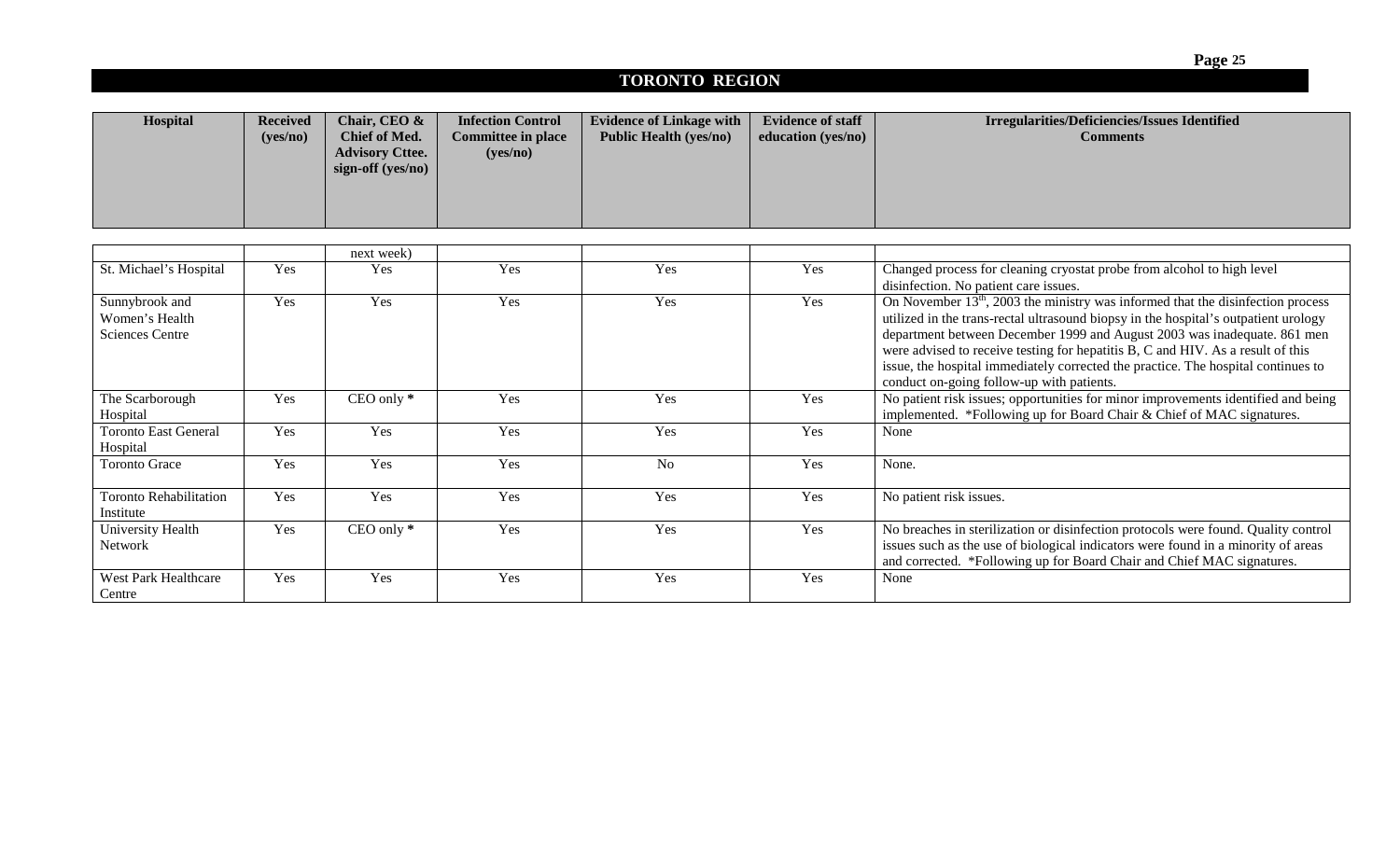# **CENTRAL WEST REGION**

| Hospital                                                                                         | <b>Received</b><br>(yes/no) | Chair, CEO &<br>Chief of Med.<br><b>Advisory Cttee.</b><br>sign-off (yes/no) | <b>Infection Control</b><br><b>Committee in place</b><br>(yes/no)                               | <b>Evidence of Linkage with</b><br><b>Public Health (yes/no)</b> | <b>Evidence of staff</b><br>education (yes/no) | <b>Irregularities/Deficiencies/Issues Identified</b><br><b>Comments</b>                                                                                                                                         |
|--------------------------------------------------------------------------------------------------|-----------------------------|------------------------------------------------------------------------------|-------------------------------------------------------------------------------------------------|------------------------------------------------------------------|------------------------------------------------|-----------------------------------------------------------------------------------------------------------------------------------------------------------------------------------------------------------------|
|                                                                                                  |                             |                                                                              |                                                                                                 |                                                                  |                                                |                                                                                                                                                                                                                 |
| <b>Cambridge Memorial</b><br>Hospital                                                            | Yes                         | Yes                                                                          | Yes                                                                                             | Yes                                                              | Yes                                            | No issues                                                                                                                                                                                                       |
| <b>Headwaters Health</b><br><b>Care Centre</b>                                                   | Yes                         | Yes                                                                          | Yes                                                                                             | Yes                                                              | Yes                                            | "Found no breaches with respect to our practice and hence no patients were found<br>to be at risk."                                                                                                             |
| <b>Grand River Hospital</b>                                                                      | Yes                         | Yes                                                                          | Currently being<br>reconstituted as a joint<br>committee with St.<br>Mary's General<br>Hospital | Yes                                                              | Yes                                            | Audit complete. Asked Ministry for more time to review a procedure. This is a<br>high priority and will expedite report back to Ministry.                                                                       |
| <b>Groves Memorial</b><br><b>Community Hospital</b>                                              | Yes                         | Yes                                                                          | Yes                                                                                             | Yes                                                              | Yes                                            | "Pleased to report that the findings are satisfactory, with no significant risks<br>identified."                                                                                                                |
| <b>Guelph General</b><br>Hospital                                                                | Yes                         | Yes                                                                          | Yes                                                                                             | Yes                                                              | Yes                                            | No issues                                                                                                                                                                                                       |
| <b>Halton Healthcare</b><br><b>Services Corporation</b>                                          | Yes                         | Yes                                                                          | Yes                                                                                             | Yes                                                              | Yes                                            | "Completion of the audit did not identify any concerns/issues related to infection<br>control and prevention, and sterilization/disinfection that required immediate<br>notification to the Regional Director." |
| <b>Joseph Brant</b><br><b>Memorial Hospital</b>                                                  | Yes                         | Yes                                                                          | Yes                                                                                             | Yes                                                              | Yes                                            | "did not identify any practices that would require consideration for patient follow-<br>up for potential for transmission of disease"                                                                           |
| <b>North Wellington</b><br><b>Health Care</b><br><b>Corporation</b> (Louise<br><b>Marshall</b> ) | Yes                         | Yes                                                                          | Unclear but has a<br>similar working group<br>to address issues in<br>this area                 | Yes                                                              | Yes                                            | "Satisfied that an exhaustive process was used and that any necessary actions are<br>part of a work plan and will be addressed."                                                                                |
| <b>St. Joseph's Health</b><br><b>Centre</b>                                                      | Yes                         | Yes                                                                          | Yes                                                                                             | Yes                                                              | Yes                                            | No issues                                                                                                                                                                                                       |
| <b>St. Mary's General</b><br>Hospital                                                            | Yes                         | Yes                                                                          | Currently being<br>reconstituted as a joint<br>committee with Grand<br>River Hospital           | Yes                                                              | Yes                                            | No issues                                                                                                                                                                                                       |